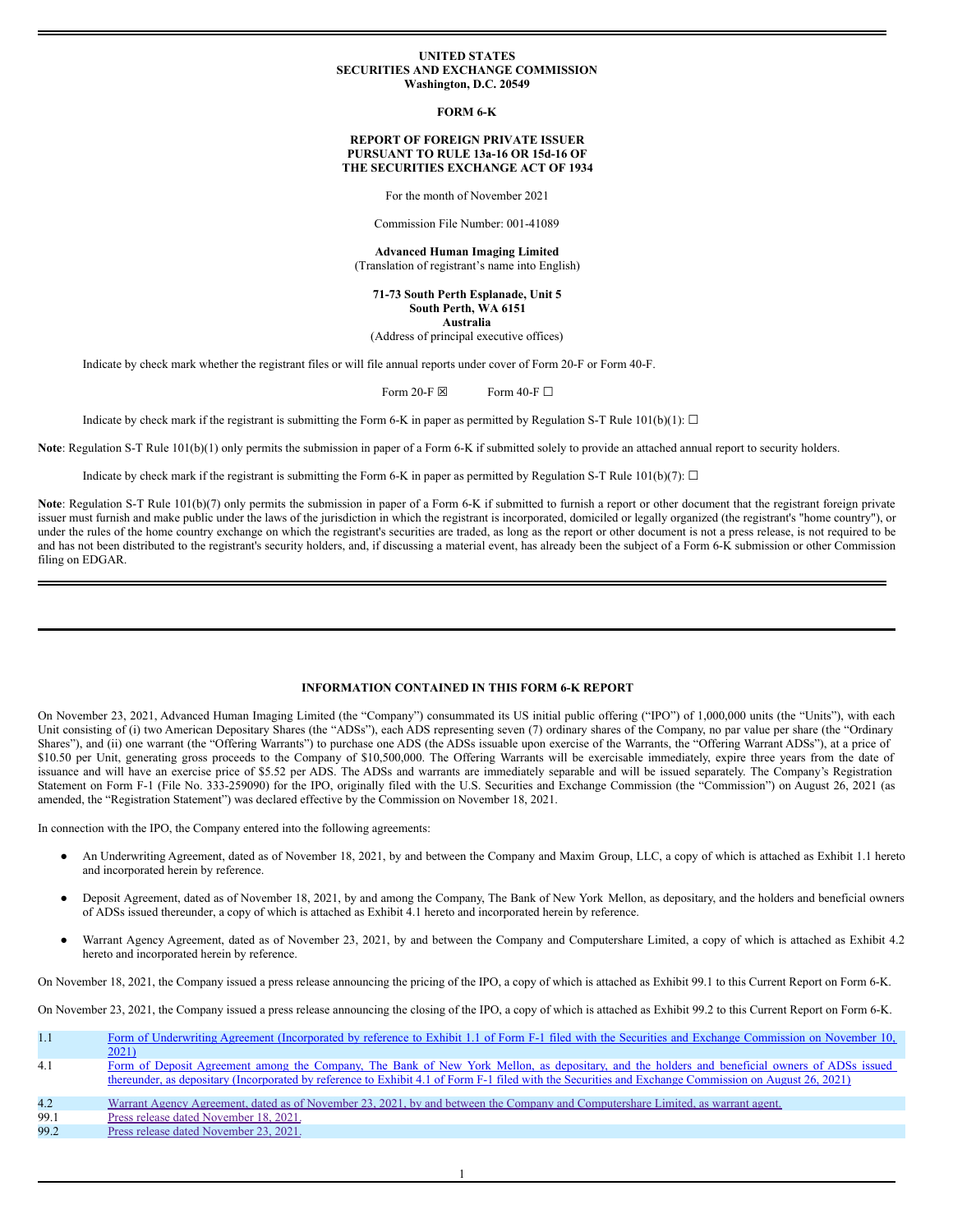# **SIGNATURES**

Pursuant to the requirements of the Securities Exchange Act of 1934, the registrant has duly caused this report to be signed on its behalf by the undersigned, thereunto duly authorized.

Date: November 23, 2021 By:

# ADVANCED HUMAN IMAGING LIMITED.

Name: Vlado Bosanac Title: Chief Executive Officer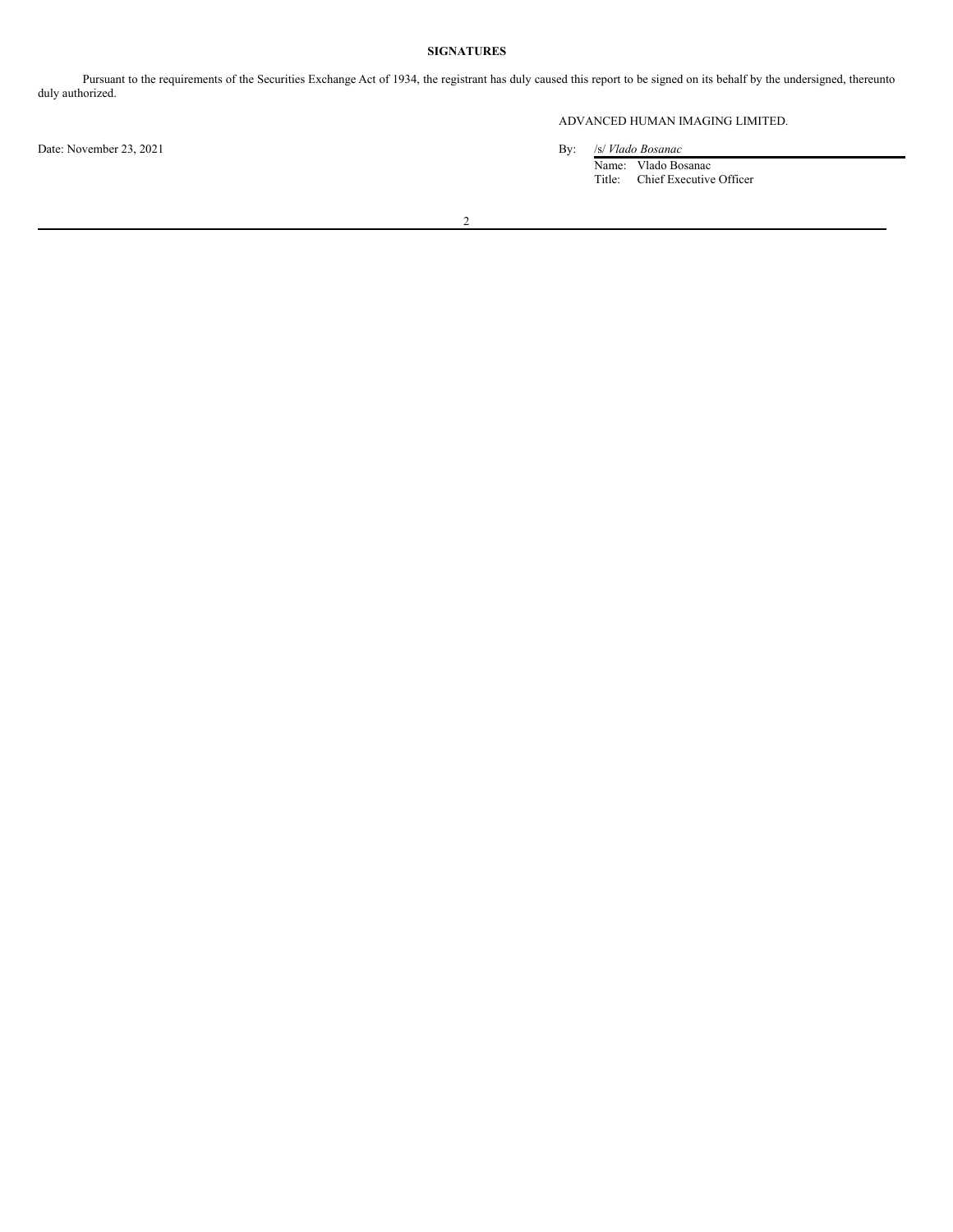# WARRANT AGENT AGREEMENT

WARRANT AGENT AGREEMENT (this "Warrant Agreement") dated as of November 23, 2021 (the "Issuance Date") between Advanced Human Imaging Limited., a company incorporated under the laws of the Commonwealth of Australia (the "Company"), and Computershare Inc., a Delaware corporation ('Computershare''), and affiliate, Computershare Trust Company, N.A., a federally chartered trust company (collectively with Computershare, the "Warrant Agent").

WHEREAS, pursuant to the terms of that certain Underwriting Agreement ("Underwriting Agreement"), dated November 18, 2021, between the Company and Maxim Group., LLC ("Maxim"), as representative of the underwriters set forth therein, the Company is engaged in a public offering (the "Offering") of up to \$12,650,000 of units (the "Units"), with each Unit consisting of (x) two American Depositary Shares (the "ADSs"), each ADS representing seven (7) ordinary share of the Company, no par value per share (the "Ordinary Shares"), and (y) one warrant (the "Warrants") with each such Warrant representing the right of the holder thereof to purchase one ADS (each, a "Warrant ADS") for US\$5.52 per ADS, subject to adjustment as described herein, plus applicable fees, charges and taxes;

WHEREAS, the ADSs are issuable under the Deposit Agreement dated as of November 18, 2021 (the "Deposit Agreement") among the Company, The Bank of New York Mellon, as depositary (the "Depositary"), and all Owners and Holders (each as defined in the Deposit Agreement) from time to time of the ADSs issued thereunder;

WHEREAS, the Company has filed with the Securities and Exchange Commission (the 'Commission') a Registration Statement, No. 333-259090, on Form F-1 (as the same may be amended from time to time, the "Registration Statement") for the registration, under the Securities Act of 1933, as amended (the 'Securities Act'), of, among other securities, the Warrants, the Warrant ADSs, and the Ordinary Shares underlying the Warrant ADSs issuable upon exercise of the Warrants (the "Warrant Shares"), and such Registration Statement was declared effective on November 18, 2021;

WHEREAS, the Company desires the Warrant Agent to act on behalf of the Company, and the Warrant Agent is willing to so act, in accordance with the terms set forth in this Warrant Agreement in connection with the issuance, registration, registration of transfer and exercise of the Warrants;

WHEREAS, the Company desires to provide for the provisions of the Warrants, the terms upon which they shall be issued and exercised, and the respective rights, limitation of rights, and immunities of the Company, the Warrant Agent, and the holders of the Warrants; and

WHEREAS, all acts and things have been done and performed which are necessary to make the Warrants the valid, binding and legal obligations of the Company, and to authorize the execution and delivery of this Warrant Agreement.

NOW, THEREFORE, in consideration of the mutual agreements herein contained, the parties hereto agree as follows:

1. Appointment of Warrant Agent. The Company hereby appoints the Warrant Agent to act as agent for the Company with respect to the Warrants, and the Warrant Agent hereby accepts such appointment and agrees to perform the same in accordance with the express terms and conditions set forth in this Warrant Agreement (and no implied terms or conditions).

# 2. Warrants.

2.1 Form of Warrants. The Warrants shall be registered securities in book entry form. The Warrant Agent shall deliver each holder of the Warrants separate certificates in the form of Annex A evidencing Warrants (the "Warrant Certificates") registered through the DTC system. The transfer, exchange or exercise of the Warrants shall be conducted in accordance with the customary procedures of the Warrant Agent. The Company shall use its best efforts to enable the Warrants be "DTC eligible" so that the interests in the Warrants may be held in book-entry through DTC for the term of the Warrants.

2.1.1 The Company shall provide to the Warrant Agent an opinion of counsel on or prior to the issuance of Warrants to set up a reserve of Warrant ADSs and Warrant Shares for the outstanding Warrants. The opinion shall state that all Warrants, Warrant ADSs and Warrant Shares, as applicable, are, (i) registered under the Securities Act of 1933, as amended, and (ii) validly issued, fully paid and non-assessable.

2.2 Issuance and Registration of Warrants.

2.2.1 Warrant Register. Upon the receipt of all relevant information from the Company or its agents, the Warrant Agent shall maintain books ('Warrant Register") for the registration of original issuance and the registration of transfer of the Warrants.

2.2.2 Issuance of Warrants. Upon the initial issuance of the Warrants, the Warrant Agent shall issue the Warrant Certificates and deliver the Warrants in the DTC book-entry settlement system in accordance with written instructions delivered to the Warrant Agent by the Company. Ownership of beneficial interests in the Warrants shall be shown on, and the transfer of such ownership shall be effected through, records maintained (i) by DTC and (ii) by institutions that have accounts with DTC (each, with respect to a Warrant in its account, a "Participant").

2.2.3 Beneficial Owner; Holder. Prior to due presentment for registration of transfer of any Warrant, the Company and the Warrant Agent may deem and treat the person in whose name that Warrant shall be registered on the Warrant Register (the "Holder", which shall include, if the Warrants are held in "street name", a Participant or a designee appointed by such Participant) as the absolute owner of such Warrant for purposes of any exercise thereof, and for all other purposes, and neither the Company nor the Warrant Agent shall be affected by any notice to the contrary. Notwithstanding the foregoing, nothing herein shall prevent the Company, the Warrant Agent or any agent of the Company or the Warrant Agent from giving effect to any written certification, proxy or other authorization furnished by DTC governing the exercise of the rights of a holder of a beneficial interest in any Warrant. The rights of beneficial owners in a Warrant evidenced by the Warrant Certificate shall be exercised by the Holder or a Participant through the DTC system.

2.2.4 Execution. The Warrant Certificates shall be executed on behalf of the Company by any authorized officer of the Company (an "Authorized Officer"), which need not be the same authorized signatory for all of the Warrant Certificates, either manually or by facsimile signature. The Warrant Certificates shall be countersigned by an authorized signatory of the Warrant Agent either by manual, electronic or facsimile signature, which need not be the same signatory for all of the Warrant Certificates, and no Warrant Certificate shall be valid for any purpose unless so countersigned. In case any Authorized Officer of the Company that signed any of the Warrant Certificates ceases to be an Authorized Officer of the Company before countersignature by the Warrant Agent and issuance and delivery by the Company, such Warrant Certificates, nevertheless, may be countersigned by the Warrant Agent, issued and delivered with the same force and effect as though the person who signed such Warrant Certificates had not ceased to be such officer of the Company; and any Warrant Certificate may be signed on behalf of the Company by any person who, at the actual date of the execution of such Warrant Certificate, shall be an Authorized Officer of the Company authorized to sign such Warrant Certificate, although at the date of the execution of this Warrant Agreement any such person was not such an Authorized Officer.

2.2.5 Registration of Transfer. At any time at or prior to the Expiration Date (as defined below), a transfer of any Warrants may be registered and any Warrant Certificate or Warrant Certificates may be split up, combined or exchanged for another Warrant Certificate or Warrant Certificates evidencing the same number of Warrants as the Warrant Certificate or Warrant Certificates surrendered. Any Holder desiring to register the transfer of Warrants or to split up, combine or exchange any Warrant Certificate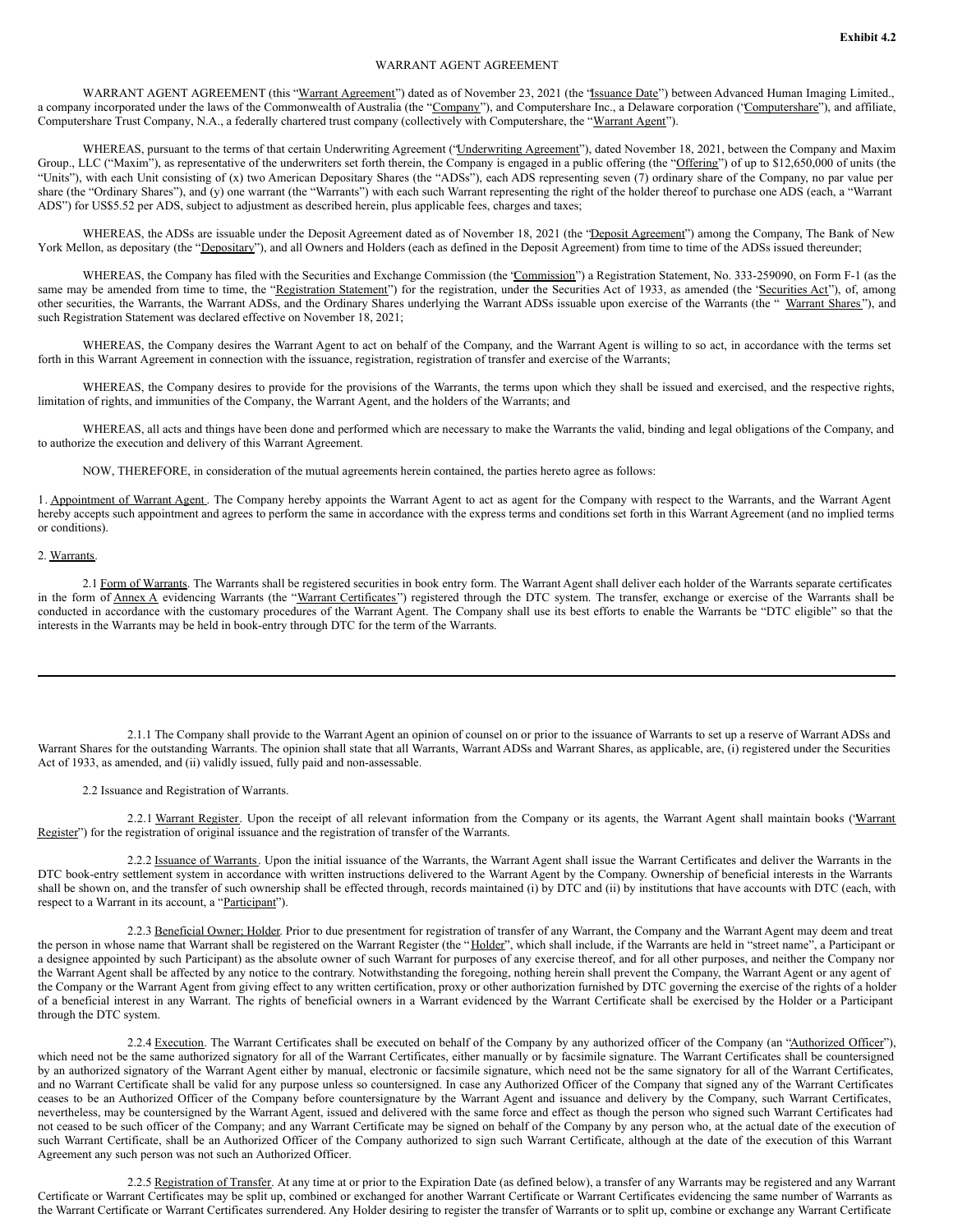shall make such request in writing delivered to the Warrant Agent, and shall surrender to the Warrant Agent the Warrant Certificate or Warrant Certificates evidencing the Warrants the transfer of which is to be registered or that is or are to be split up, combined or exchanged and, in the case of registration of transfer, must provide any evidence of authority that may be required by the Warrant Agent, including but not limited to a signature guarantee by an "eligible guarantor institution" that is a member or participant in the Securities Transfer Agents Medallion Program or other comparable "signature guarantee program. Thereupon, the Warrant Agent shall countersign and deliver to the person entitled thereto a Warrant Certificate or Warrant Certificates, as the case may be, as so requested. The Company and the Warrant Agent may require payment, by the Holder requesting a registration of transfer of Warrants or a split-up, combination or exchange of a Warrant Certificate (but, for purposes of clarity, not upon the exercise of the Warrants and issuance of Warrant ADS to the Holder), of a sum sufficient to cover any tax or governmental charge that may be imposed in connection with such registration of transfer, split-up, combination or exchange, together with reimbursement to the Company and the Warrant Agent of all reasonable expenses incidental thereto. The Warrant Agent shall not have any duty or obligation to take any action under any section of this Warrant Agreement that requires the payment of taxes and/or charges unless and until it is satisfied that all such payments have been made.

2.2.6 Loss, Theft and Mutilation of Warrant Certificates. Upon receipt by the Company and the Warrant Agent of evidence reasonably satisfactory to them of the loss, theft, destruction or mutilation of a Warrant Certificate, and, in case of loss, theft or destruction, of an open penalty surety bond acceptable to the Warrant Agent and holding it and the Company harmless, and reimbursement to the Company and the Warrant Agent of all reasonable expenses incidental thereto, and upon surrender to the Warrant Agent and cancellation of the Warrant Certificate if mutilated, the Warrant Agent shall, on behalf of the Company, countersign and deliver a new Warrant Certificate of like tenor to the Holder in lieu of the Warrant Certificate so lost, stolen, destroyed or mutilated; provided that no notice is given to the Warrant Agent that such lost, stolen, destroyed or mutilated Warrant Certificate has been acquired by a bona fide purchaser. The Warrant Agent may, at its option, issue replacement Warrant Certificates for mutilated certificates upon presentation thereof without such indemnity. The Warrant Agent may charge the Holder an administrative fee for processing the replacement of lost Warrant Certificates, which shall be charged only once in instances where a single surety bond obtained covers multiple certificates. The Warrant Agent may receive compensation from the surety companies or surety agents for administrative services provided to them.

2.2.7 Proxies. The Holder of a Warrant may grant proxies or otherwise authorize any person, including the Participants and beneficial holders that may own interests through the Participants, to take any action that a Holder is entitled to take under this Warrant Agreement or the Warrants.

## 3. Terms and Exercise of Warrants.

3.1 Exercise Price. Each Warrant shall entitle the Holder, subject to the provisions of the applicable Warrant Certificate and of this Warrant Agreement, to purchase from the Company the number of ADSs stated therein, at the price of US\$5.52 per ADS, subject to the subsequent adjustments provided in Section 4 hereof. The term "Exercise Price" as used in this Warrant Agreement refers to the price per ADS at which ADSs may be purchased at the time a Warrant is exercised.

3.2 Duration of Warrants. Warrants may be exercised only during the period ('Exercise Period') commencing on the Issuance Date and terminating at 5:00 P.M., New York City time (the "close of business") on November \_\_, 2024 ("Expiration Date"). Each Warrant not exercised on or before the Expiration Date shall become void, and all rights thereunder and all rights in respect thereof under this Warrant Agreement shall cease at the close of business on the Expiration Date.

#### 3.3 Exercise of Warrants.

3.3.1 Exercise and Payment. (a) Subject to the provisions of this Warrant Agreement, a Holder (or a Participant acting on behalf of a Holder in accordance with DTC procedures) may exercise Warrants by delivering to the Warrant Agent, not later than 5:00 P.M., New York City time, on any Business Day during the Exercise Period an election to purchase the Warrant ADSs underlying the Warrants to be exercised (A) in the form included in Annex B to this Warrant Agreement or (B) via an electronic warrant exercise through the DTC system (each, an "Election to Purchase" or "Notice of Exercise"). Within two Trading Days following the delivery of the Election to Purchase, the Holder shall deliver (i) the Warrants to be exercised by (A) surrender of the Warrant Certificate evidencing the Warrants to the Warrant Agent at its office designated for such purpose or (B) delivery of the Warrants to an account of the Warrant Agent at DTC designated for such purpose in writing by the Warrant Agent to DTC from time to time, and (ii) the Exercise Price for each Warrant to be exercised (and, if applicable, any taxes or charges due in connection with the exercise of such Warrants), in lawful money of the United States of America by (A) certified or official bank check or wire transfer from a United States bank payable to the Warrant Agent or (B) payment to the Warrant Agent through the DTC system, unless cashless exercise is applicable.

| I<br>I<br>×<br>٧ |  |
|------------------|--|

(b) If any of (i) the Warrants, (ii) the Election to Purchase, or (iii) the Exercise Price therefor (and, if applicable, any taxes or charges due in connection with the exercise of such Warrants), is received by the Warrant Agent on any date after 5:00 P.M., New York City time, or on a date that is not a Trading Day, the Warrants with respect thereto will be deemed to have been received and exercised on the Trading Day next succeeding such date. The "Exercise Date" will be the date on which the Election to Purchase is delivered to the Warrant Agent. However, the Warrants shall not be deemed to be duly exercised if (i) the Warrants and (ii) the Exercise Price therefore are not received by the Warrant Agent on or prior to the second Trading Day following the delivery of the Election to Purchase. If the Warrants are received or deemed to be received after the Expiration Date, the exercise thereof will be null and void and any funds delivered to the Warrant Agent will be returned to the Holder or Participant, as the case may be, as soon as practicable. "Trading Day" means any day on which the ADSs are traded on the Trading Market, or, if the Trading Market is not the principal trading market for the ADSs, then on the principal securities exchange or securities market in the United States on which the ADSs are then traded. "Trading Market" means any of the following markets or exchanges on which the ADSs are listed or quoted for trading on the date in question: NYSE American, the Nasdaq Capital Market, the Nasdaq Global Market, the Nasdaq Global Select Market or the New York Stock Exchange (or any successors to any of the foregoing).

(c) Computershare shall deposit all funds received by it under this Agreement that are to be distributed or applied by Computershare in the performance of Services (the "Funds")in the account maintained by Computershare in its name as agent for the Company. The Warrant Agent shall forward funds received for warrant exercises in a given month by the fifth  $(5<sup>th</sup>)$  Business Day of the following month by wire transfer to an account designated by the Company. Until paid pursuant to the terms of this Warrant Agreement, Computershare will hold the Funds through such accounts in: deposit accounts of commercial banks with Tier 1 capital exceeding \$1 billion or with an average rating above investment grade by S&P (LT Local Issuer Credit Rating), Moody's (Long Term Rating) and Fitch Ratings, Inc. (LT Issuer Default Rating) (each as reported by Bloomberg Finance L.P.). Computershare shall have no responsibility or liability for any diminution of the Funds that may result from any deposit made by Computershare in accordance with this Section 3.3.1(c), including any losses resulting from a default by any bank, financial institution or other third party. Computershare may from time to time receive interest, dividends or other earnings in connection with such deposits. Computershare shall not be obligated to pay such interest, dividends or earnings to the Company, any holder or any other party.

(d) If less than all the Warrants evidenced by a surrendered Warrant Certificate are exercised, the Warrant Agent shall split up the surrendered Warrant Certificate and return to the Holder a Warrant Certificate evidencing the Warrants that were not exercised.

3.3.2 Issuance of Warrant Shares. (a) The Warrant Agent shall, by 11:00 a.m., New York City time, on the Trading Day following the Exercise Date of any Warrant, advise the Company, the transfer agent and registrar for Ordinary Shares and the Depositary, in respect of (i) the number of Warrant Shares indicated on the Election to Purchase as issuable upon such exercise with respect to such exercised Warrants, (ii) the instructions of the Holder or Participant, as the case may be, provided to the Warrant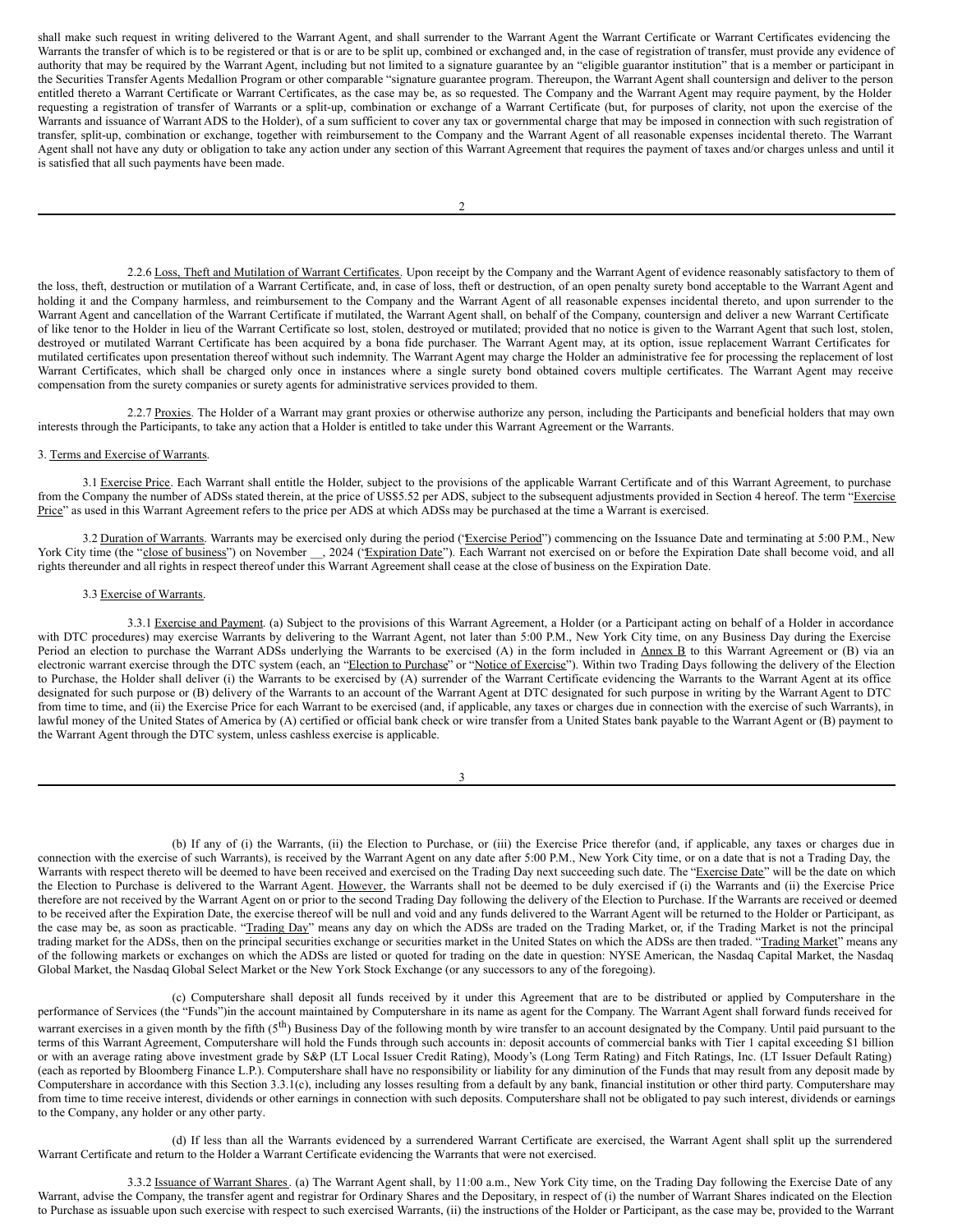Agent with respect to the delivery of the Warrant ADSs and the number of Warrants that remain outstanding after such exercise and (iii) such other information as the Company or the Depositary shall reasonably request.

(b) The Company shall, by no later than 5:00 P.M., New York City time, on the fourth Trading Day following the Exercise Date of any Warrant, provided the funds in payment of the Exercise Price for each Warrant to be exercised have cleared on or prior to the second Trading Day following the Exercise Date, cause its registrar to deliver the Warrant Shares issuable upon that exercise to the Depositary's custodian for deposit under the Deposit Agreement and instruct the Depositary to deliver the Warrant ADSs issuable upon that deposit of Warrant Shares as requested in the Election to Purchase.

(c) The Company shall, by no later than 5:00 P.M., New York City time, on the fifth  $(5<sup>th</sup>)$  Trading Day following the Exercise Date of any Warrant, provided the funds in payment of the Exercise Price for each Warrant to be exercised have cleared on or prior to the second Trading Day following the Exercise Date, cause the Depositary to deliver the Warrant ADSs to the Holder pursuant to the Election to Purchase (the "Warrant ADS Delivery Date").

3.3.3 Valid Issuance. All Ordinary Shares, ADSs and Warrant ADSs shall be validly issued, fully paid and non-assessable. The Company shall provide an opinion of counsel to the Warrant Agent prior to the effective time to set up a reserve of Warrants and related Ordinary Shares. The opinion shall state that all Warrants, Warrant ADSs, or underlying Ordinary Shares, as applicable, are: registered under the Securities Act, or are exempt from such registration, and all appropriate state securities law filings have been made with respect to the Warrants, Warrant ADSs, or underlying Ordinary Shares, as applicable; and validly issued, fully paid and non-assessable

3.3.4 No Fractional Exercise. No fractional Warrant ADSs will be issued upon the exercise of the Warrant, but rather the Company shall adjust the number of Warrant Shares issued up or down to the nearest integral multiple of the number of Ordinary Shares at the time represented by one ADS.

3.3.5 Charges Transfer and Expenses. Issuance of Warrant ADSs shall be made without charge to the Holder for any issue or transfer tax or other incidental expense in respect of the issuance of such Warrant ADSs, all of which taxes and expenses shall be paid by the Company, and such Warrant ADSs shall be issued in the name of the Holder or in such name or names as may be directed by the Holder; provided, however, that, in the event that Warrant ADSs are to be issued in a name other than the name of the Holder, this Warrant when surrendered for exercise shall be accompanied by the Assignment Form attached hereto duly executed by the Holder and the Company may require, as a condition thereto, the payment of a sum sufficient to reimburse it for any transfer tax incidental thereto. The Company shall pay all Depositary fees required for same-day processing of any Notice of Exercise and all fees to the Depository Trust Company (or another established clearing corporation performing similar functions) required for same-day electronic delivery of the Warrant ADSs.

3.3.6 Date of Issuance. (a) The Holder shall only be deemed for all corporate purposes to have become the holder of record of the Warrant ADSs on the Exercise Date, except that, if the Exercise Date is a date when the stock transfer books of the Company are closed, such person shall be deemed to have become the holder of such shares at the open of business on the next succeeding date on which the stock transfer books are open. However, it is understood and agreed that Warrant ADSs will not be registered or issued until the Depositary receives notice from its custodian that the Warrant Shares have been deposited under the Deposit Agreement; provided further, however, it is acknowledged and agreed that the Company shall take all reasonable steps to ensure the Warrant ADSs are delivered to the Holder on or prior to the Warrant ADS Delivery Date in accordance with Section 3.3.2(c) hereof and, if the Warrant ADSs are not delivered to the Holder on or prior to the Warrant ADS Delivery Date, the provisions of Section 3.3.9 shall apply.

(b) No exercising Holder, which Holder effected a Warrant Exchange pursuant to Section 2.1.1 prior to the Exercise Date, shall be required to surrender its Warrant to the Warrant Agent, unless such exercise is for the remaining numbers of ADSs issuable upon exercise of such Warrant, in which case the Holder shall deliver the Warrant Certificate to the Warrant Agent within three (3) Business Days.

### 3.3.7 Restrictive Legend Events; Cashless Exercise Under Certain Circumstances.

(i) The Company shall use its commercially reasonable efforts to maintain the effectiveness of the Registration Statement and the current status of the prospectus included therein or to file and maintain the effectiveness of another registration statement and another current prospectus covering the Warrants and the Warrant Shares at any time that the Warrants are exercisable. The Company shall provide to the Warrant Agent and each Holder prompt written notice of any time that the Company is unable to deliver the Warrant ADSs via DTC transfer or otherwise without restrictive legend because (A) the Commission has issued a stop order with respect to the Registration Statement, (B) the Commission otherwise has suspended or withdrawn the effectiveness of the Registration Statement, either temporarily or permanently, (C) the Company has suspended or withdrawn the effectiveness of the Registration Statement, either temporarily or permanently, (D) the prospectus contained in the Registration Statement is not available for the issuance of the Warrant ADSs to the Holder, (E) the Registration Statement or the prospectus contained in the Registration Statement is not current and does not conform to the requirements of the applicable rules and regulations, or the SEC has not declared effective a post-effective amendment to the Registration Statement if one is required to be filed to update the disclosure in the Registration Statement, or (F) otherwise (each a "Restrictive Legend Event"). To the extent that the Warrants cannot be exercised as a result of a Restrictive Legend Event or a Restrictive Legend Event occurs after a Holder has exercised Warrants in accordance with the terms of the Warrants but prior to the delivery of the Warrant ADSs, the Company shall, at the election of the Holder, which shall be given within five (5) days of receipt of such notice of the Restrictive Legend Event, either (A) rescind the previously submitted Election to Purchase and the Company shall return all consideration paid by registered holder for such shares upon such rescission or (B) treat the attempted exercise as a cashless exercise as described in paragraph (ii) below and refund the cash portion of the exercise price to the Holder.

5

(ii) If a Restrictive Legend Event has occurred, the Warrant shall only be exercisable on a cashless basis. Notwithstanding anything herein to the contrary, other than the rights of any Holder to receive cash payments pursuant to Section 3.3.9 herein, the Company shall not be required to make any cash payments or net cash settlement to the Holder in lieu of delivery of the Warrant ADSs. Upon a "cashless exercise", the Holder shall be entitled to receive the number of Warrant ADSs equal to the quotient obtained by dividing  $[(A-B) (X)]$  by  $(A)$ , where:

(A) = as applicable: (i) the VWAP on the Trading Day immediately preceding the date of the applicable Notice of Exercise if such Notice of Exercise is (1) both executed and delivered pursuant to Section 2(a) hereof on a day that is not a Trading Day or (2) both executed and delivered pursuant to Section 2(a) hereof on a Trading Day prior to the opening of "regular trading hours" (as defined in Rule 600(b) of Regulation NMS promulgated under the federal securities laws) on such Trading Day, (ii) at the option of the Holder, either (y) the VWAP on the Trading Day immediately preceding the date of the applicable Notice of Exercise or (z) the Bid Price of the ADSs on the principal Trading Market as reported by Bloomberg L.P. as of the time of the Holder's execution of the applicable Notice of Exercise if such Notice of Exercise is executed during "regular trading hours" on a Trading Day and is delivered within two (2) hours thereafter (including until two (2) hours after the close of "regular trading hours" on a Trading Day) pursuant to Section 2(a) hereof or (iii) the VWAP on the date of the applicable Notice of Exercise if the date of such Notice of Exercise is a Trading Day and such Notice of Exercise is both executed and delivered pursuant to Section 2(a) hereof after the close of "regular trading hours" on such Trading Day;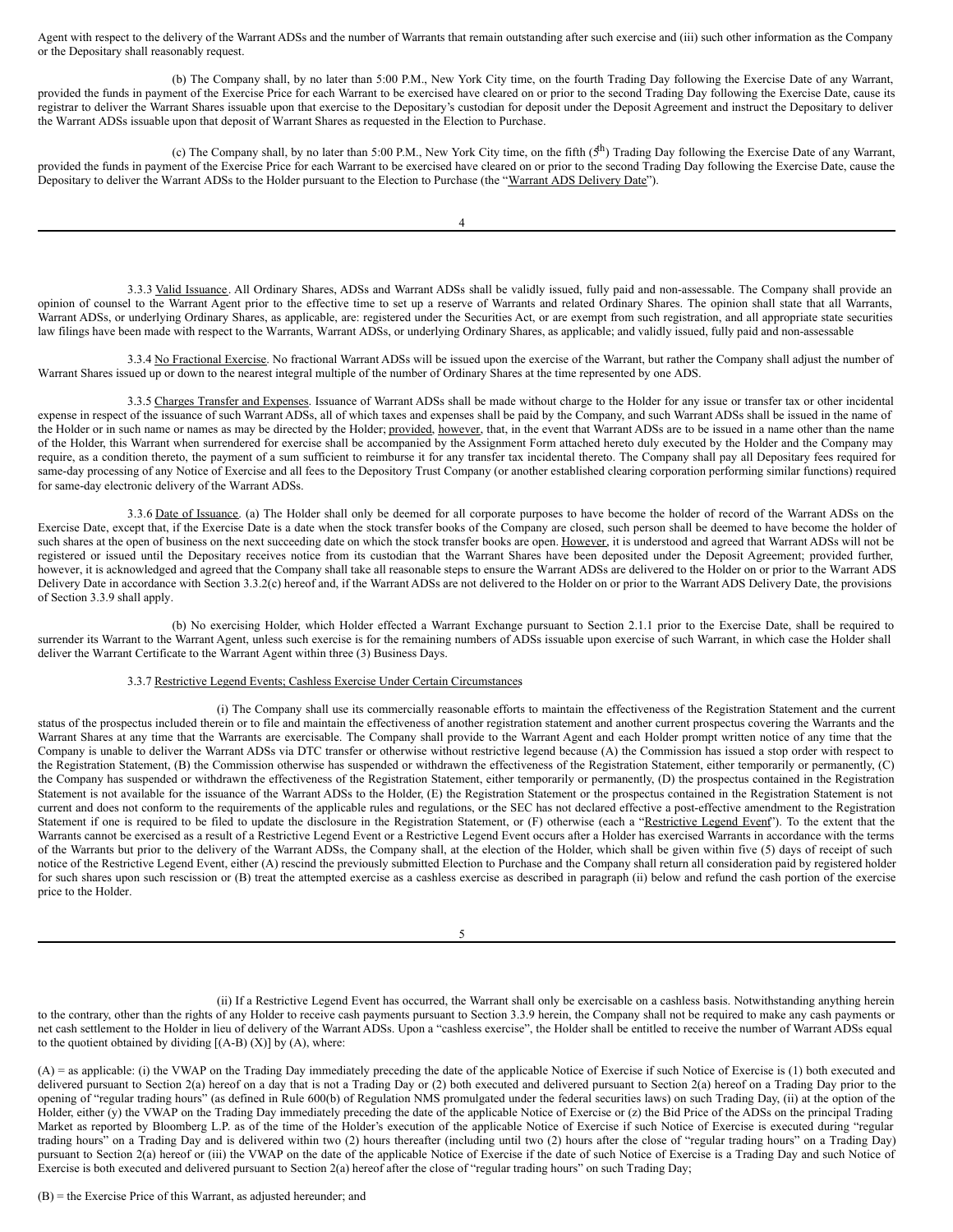(X) = the number of Warrant ADSs that would be issuable upon exercise of the Warrant in accordance with the terms of the Warrant if such exercise were by means of a cash exercise rather than a cashless exercise.

If the Warrant ADSs are issued in such a cashless exercise, the Company acknowledges and agrees that, in accordance with Section 3(a)(9) of the Securities Act, the Warrant ADSs shall take on the registered characteristics of the Warrants being exercised and the Company agrees not to take any position contrary thereto. Upon receipt of an Election to Purchase for a cashless exercise, the Warrant Agent will promptly deliver a copy of the Election to Purchase to the Company to confirm the number of Warrant ADSs issuable in connection with the cashless exercise. The Company shall calculate and transmit to the Warrant Agent in a written notice, and the Warrant Agent shall have no duty, responsibility or obligation under this section to calculate, the number of Warrant ADSs issuable in connection with any cashless exercise. The Warrant Agent shall be entitled to rely conclusively on any such written notice provided by the Company, and the Warrant Agent shall not be liable for any action taken, suffered or omitted to be taken by it in accordance with such written instructions or pursuant to this Warrant Agreement.

Notwithstanding anything herein to the contrary, on the Expiration Date, this Warrant shall be automatically exercised via cashless exercise pursuant to this Section 3.3.7.

For purposes of this Warrant Agreement the term "VWAP" shall mean, for any date, the price determined by the first of the following clauses that applies: (a) if the ADSs are then listed or quoted on a Trading Market, the daily volume weighted average price of the ADSs for such date (or the nearest preceding date) on the Trading Market on which the ADSs are then listed or quoted as reported by Bloomberg L.P. (based on a Trading Day from 9:30 a.m. (New York City time) to 4:02 p.m. (New York City time)), (b) if OTCQB or OTCQX is not a Trading Market, the volume weighted average price of the ADSs for such date (or the nearest preceding date) on OTCQB or OTCQX as applicable, (c) if the ADSs are not then listed or quoted for trading on OTCQB or OTCQX and if prices for the ADSs are then reported on the Pink Open Market (or a similar organization or agency succeeding to its functions of reporting prices), the most recent bid price per the ADSs so reported, or (d) in all other cases, the fair market value of a ADSs as determined by an independent appraiser selected in good faith by the holders of a majority in interest of the Warrants then outstanding and reasonably acceptable to the Company, the fees and expenses of which shall be paid by the Company.

6

"Bid Price" means, for any date, the price determined by the first of the following clauses that applies: (a) if the ADSs are then listed or quoted on a Trading Market, the bid price of the ADSs for the time in question (or the nearest preceding date) on the Trading Market on which the ADSs are then listed or quoted as reported by Bloomberg L.P. (based on a Trading Day from 9:30 a.m. (New York City time) to 4:02 p.m. (New York City time)), (b) if OTCQB or OTCQX is not a Trading Market, the volume weighted average price of the ADSs for such date (or the nearest preceding date) on OTCQB or OTCQX as applicable, (c) if the ADSs are not then listed or quoted for trading on OTCQB or OTCQX and if prices for the ADSs are then reported on the Pink Open Market (or a similar organization or agency succeeding to its functions of reporting prices), the most recent bid price per ADS so reported, or (d) in all other cases, the fair market value of an ADS as determined by an independent appraiser selected in good faith by the Holders of a majority in interest of the Warrants then outstanding and reasonably acceptable to the Company, the fees and expenses of which shall be paid by the Company.

3.3.8 Disputes. In the case of a dispute as to the determination of the Exercise Price or the arithmetic calculation of the number of Warrant ADSs issuable in connection with any exercise, the Company shall promptly deliver to the Holder the number of Warrant ADSs that are not disputed.

3.3.9 Compensation for Buy-In on Failure to Timely Deliver Warrant ADSs Upon Exercise. In addition to any other rights available to the Holder, if the Company fails to cause the Depositary to transmit to the Holder the Warrant ADSs in accordance with the provisions of Section 2(d)(i) above pursuant to an exercise on or before the Warrant ADS Delivery Date, and if after such date the Holder is required by its broker to purchase (in an open market transaction or otherwise) or the Holder's brokerage firm otherwise purchases, ADSs to deliver in satisfaction of a sale by the Holder of the Warrant ADSs which the Holder anticipated receiving upon such exercise (a "Buy-In"), then the Company shall (A) pay in cash to the Holder the amount, if any, by which (x) the Holder's total purchase price (including brokerage commissions, if any) for the ADSs so purchased exceeds (y) the amount obtained by multiplying (1) the number of Warrant ADSs that the Company was required to deliver to the Holder in connection with the exercise at issue times (2) the price at which the sell order giving rise to such purchase obligation was executed, and (B) at the option of the Holder, either reinstate the portion of the Warrant and equivalent number of Warrant ADSs for which such exercise was not honored (in which case such exercise shall be deemed rescinded) or deliver to the Holder the number of ADSs that would have been issued had the Company timely complied with its exercise and delivery obligations hereunder. For example, if the Holder purchases ADSs having a total purchase price of \$11,000 to cover a Buy-In with respect to an attempted exercise of Warrant with an aggregate sale price giving rise to such purchase obligation of \$10,000, under clause (A) of the immediately preceding sentence the Company shall be required to pay the Holder \$1,000. The Holder shall provide the Company written notice indicating the amounts payable to the Holder in respect of the Buy-In and, upon request of the Company, evidence of the amount of such loss. Nothing herein shall limit a Holder's right to pursue any other remedies available to it hereunder, at law or in equity including, without limitation, a decree of specific performance and/or injunctive relief with respect to the Company's failure to timely deliver ADSs upon exercise of the Warrant as required pursuant to the terms of this Warrant Agreement. The Warrant Agent shall have no liability for the Company's failure to deliver to the Holders the Warrant ADSs as set forth in this Section 3.3.9.

In addition, if the Company fails for any reason to deliver to the Holder the Warrant ADSs subject to a Notice of Exercise by the Warrant ADS Delivery Date, the Company shall pay to the Holder, in cash, as liquidated damages and not as a penalty, for each \$1,000 of Warrant ADSs subject to such exercise (based on the VWAP of the ADSs on the date of the applicable Notice of Exercise), \$10 per Trading Day (increasing to \$20 per Trading Day on the fifth Trading Day after the Warrant ADS Delivery Date) for each Trading Day after such Warrant ADS Delivery Date until such Warrant ADSs are delivered or Holder rescinds such exercise. The Company agrees to maintain a transfer agent that is a participant in the FAST program so long as the Warrants remains outstanding and exercisable.

7

3.3.10 A Holder shall not have the right to exercise any portion of a Warrant to the extent that after giving effect to such issuance after exercise as set forth on the applicable Notice of Exercise, the Holder (together with the Holder's Affiliates, and any other Persons acting as a group together with the Holder or any of the Holder's Affiliates (such Persons, "Attribution Parties")), would beneficially own in excess of the Beneficial Ownership Limitation (as defined below). For purposes of the foregoing sentence, the number of Ordinary Shares beneficially owned by the Holder and its Affiliates and Attribution Parties shall include the number of Ordinary Shares held by the Holder and its Attribution Parties plus the number of Ordinary Shares underlying such Warrant ADSs issuable upon exercise of Warrants with respect to which such determination is being made, but shall exclude the number of Ordinary Shares underlying Warrant ADSs which would be issuable upon (i) exercise of the remaining, nonexercised portion of any Warrants beneficially owned by the Holder or any of its Affiliates or Attribution Parties and (ii) exercise or conversion of the unexercised or nonconverted portion of any other securities of the Company (including, without limitation, any other Ordinary Share Equivalents) subject to a limitation on conversion or exercise analogous to the limitation contained herein beneficially owned by the Holder or any of its Affiliates or Attribution Parties. Except as set forth in the preceding sentence, for purposes of this Section 3.3.10, beneficial ownership shall be calculated in accordance with Section 13(d) of the Exchange Act and the rules and regulations promulgated thereunder, it being acknowledged by the Holder that the Company is not representing to the Holder that such calculation is in compliance with Section 13(d) of the Exchange Act and the Holder is solely responsible for any schedules required to be filed in accordance therewith. To the extent that the limitation contained in this Section applies, the determination of whether a Warrant is exercisable (in relation to other securities owned by the Holder together with any Affiliates and Attribution Parties) and of which portion of a Warrant is exercisable shall be in the sole discretion of the Holder, and the submission of a Notice of Exercise shall be deemed to be the Holder's determination of whether a Warrant is exercisable (in relation to other securities owned by the Holder together with any Affiliates and Attribution Parties) and of which portion of a Warrant is exercisable, in each case subject to the Beneficial Ownership Limitation, and the Company shall have no obligation to verify or confirm the accuracy of such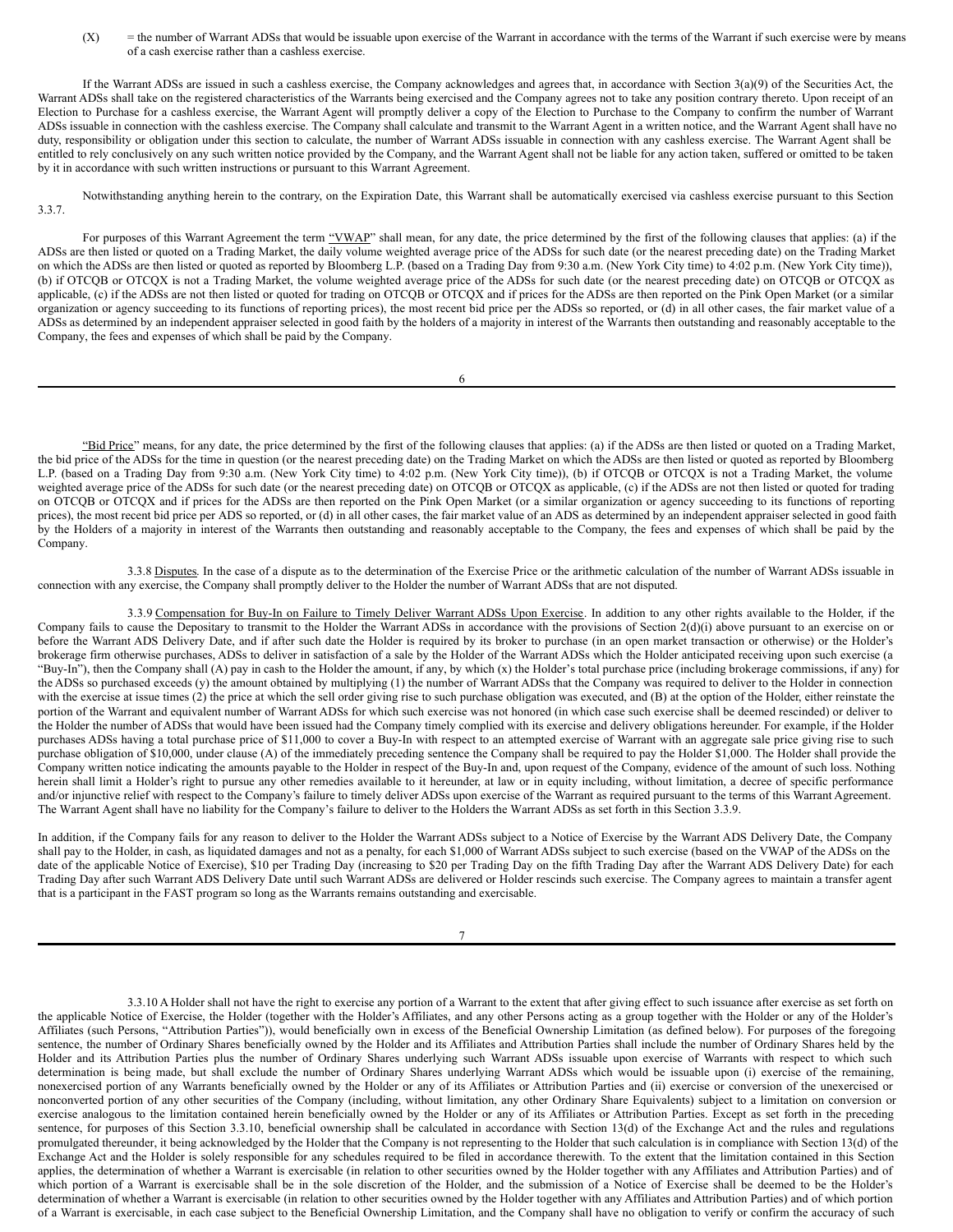determination. In addition, a determination as to any group status as contemplated above shall be determined in accordance with Section 13(d) of the Exchange Act and the rules and regulations promulgated thereunder. For purposes of this Section 3.3.10in determining the number of outstanding Ordinary Shares, a Holder may rely on the number of outstanding Ordinary Shares as reflected in (A) the Company's most recent periodic or annual report filed with the Commission, as the case may be, (B) a more recent public announcement by the Company or (C) a more recent written notice by the Company or the Depositary setting forth the number of Ordinary Shares outstanding. Upon the written or oral request of a Holder, the Company shall within one Trading Day confirm orally and in writing to the Holder the number of Ordinary Shares then outstanding. In any case, the number of outstanding Ordinary Shares shall be determined after giving effect to the conversion or exercise of securities of the Company, including this Warrant, by the Holder or its Affiliates or Attribution Parties since the date as of which such number of outstanding Ordinary Shares were reported. The "Beneficial Ownership Limitation" shall be 4.99% (or, upon election by a Holder prior to the issuance of any Warrants, 9.99%) of the number of Ordinary Shares outstanding immediately after giving effect to the issuance of Ordinary Shares underlying the Warrant ADSs issuable upon exercise of this Warrant. The Holder, upon notice to the Company, may increase or decrease the Beneficial Ownership Limitation provisions of this Section 3.3.10, provided that the Beneficial Ownership Limitation in no event exceeds 9.99% of the number of Ordinary Shares outstanding immediately after giving effect to the issuance of Ordinary Shares upon exercise of a Warrant held by the Holder and the provisions of this Section 3.3.10shall continue to apply. Any increase in the Beneficial Ownership Limitation will not be effective until the 61st day after such notice is delivered to the Company. The provisions of this paragraph shall be construed and implemented in a manner otherwise than in strict conformity with the terms of this Section 3.3.10 to correct this paragraph (or any portion hereof) which may be defective or inconsistent with the intended Beneficial Ownership Limitation herein contained or to make changes or supplements necessary or desirable to properly give effect to such limitation. The limitations contained in this paragraph shall apply to a successor holder of any Warrant.

3.3.11 The Company shall pay all Warrant Agent and Depositary fees required for timely processing of any Election to Purchase and all fees to DTC (or another established clearing corporation performing similar functions) required for electronic issuance and delivery of the Warrant ADSs for timely delivery of Warrant ADSs on or prior to the Warrant ADSs Delivery Date. The Company shall pay all applicable fees and expenses of the Depositary in connection with the issuance of the Warrants ADSs hereunder.

8

#### 4. Adjustments.

4.1 Adjustment upon Subdivisions or Combinations. In a consolidation of the Company's ordinary capital – the number of Warrants will be consolidated in the same ratio as the ordinary capital and the Exercise Price will be amended in inverse proportion to that ratio. In a sub-division of the Company's ordinary capital – the number of Warrants will be sub-divided in the same ratio as the ordinary capital and the Exercise Price will be amended in inverse proportion to that ratio. In a return of capital on Ordinary Shares – the number of Warrants will remain the same, and the Exercise Price of each Warrant will be reduced by the same amount as the amount of cash or value of shares, securities, or other property returned in relation to each Ordinary Share, multiplied by the number of Ordinary Shares represented by each ADS (the "ADS Ratio"). In a reduction of the Company's capital by a cancellation of paid up capital that is lost or not represented by available assets where no securities are cancelled – the number of Warrants and the Exercise Price of each Warrant will remain unaltered. In a pro rata cancellation of the Company's capital on Ordinary Shares – the number of Warrants will be reduced in the same ratio as the ordinary capital and the Exercise Price of each Warrant will be amended in inverse proportion to that ratio. In any other case – the number of Warrants or the Exercise Price, or both, will be reorganized in accordance with the listing rules of the ASX, as amended (the "ASX Listing Rules") so that the holder of the Warrants will not receive a benefit that holders of Ordinary Shares do not receive.

4.2 Bonus Shares and Share Dividends. If there is a pro-rata bonus issue to be paid only in Ordinary Shares, to the holders of issued Ordinary Shares, the number of Warrant ADSs upon exercise will be increased by the number of ADSs which the holder of the Warrant would have received if the Warrant had been exercised before the record date for the bonus issue.

4.3 Pro Rata Distribution. If there is a pro-rata offer of Ordinary Shares (other than a bonus issue) to the holders of Ordinary Shares, the Exercise Price will be reduced in accordance with the following formula:

> $O' = O - E[ [P - (S + D)]$  $N + 1$

Where:

O' is the new Exercise Price

O is the old Exercise Price

E is the number of Ordinary Shares underlying the Warrant ADSs into which one Warrant is exercisable

P is the volume weighted average market price per Ordinary Share on the Australian Securities Exchange ("ASX") over the 5 ASX trading days ending on the ASX trading day before the ex rights or ex entitlement date for the pro rata issue

S is the subscription price for one Ordinary Share under the pro rata offer

D is the dividend (if any) due but not yet paid on an existing Ordinary Shares which will not be paid on the new Ordinary Shares to be issued in the pro rata issue

N is the number of Ordinary Shares that must be held on the record date for the pro rata issue to receive a right or entitlement to subscribe for one new Ordinary Share.

For the avoidance of doubt, if the formula results in no decrease in the Exercise Price then the Exercise Price remains unchanged.

4.4 Change in ADS Ratio.If after the Issuance Date the ADS Ratio is increased or reduced, then the number of Warrant ADSs to be provided on exercise of a Warrant will be reduced or increased (respectively) in inverse proportion to the change in the Ordinary Shares per ADS and the Exercise Price per Warrant will be increased or reduced (respectively) in proportion to the change in Ordinary Shares per ADS, so that the total number of Warrant ADSs underlying the Warrants and the aggregate Exercise Price for all Warrants remain unchanged.

4.5 Calculations. All calculations under this Section 4 shall be made to the nearest cent or the nearest 1/100th of a share, as the case may be. For purposes of this Section 4, the number of Ordinary Shares deemed to be issued and outstanding as of a given date shall be the sum of the number of Ordinary Shares (excluding treasury shares, if any) issued and outstanding. For avoidance of doubt, the Warrant Agent shall have no obligation under any section of this Agreement to determine whether an event requiring an adjustment has occurred or to calculate any of the adjustments set forth herein. The Company hereby agrees that it will provide the Warrant Agent with prompt notice of any such adjustments. The Company further agrees that it will provide to the Warrant Agent with any new or amended exercise terms, including any resulting adjustment to the number of Warrants or the number of ADSs subject to each Warrant and setting forth a brief statement of the facts requiring such adjustment.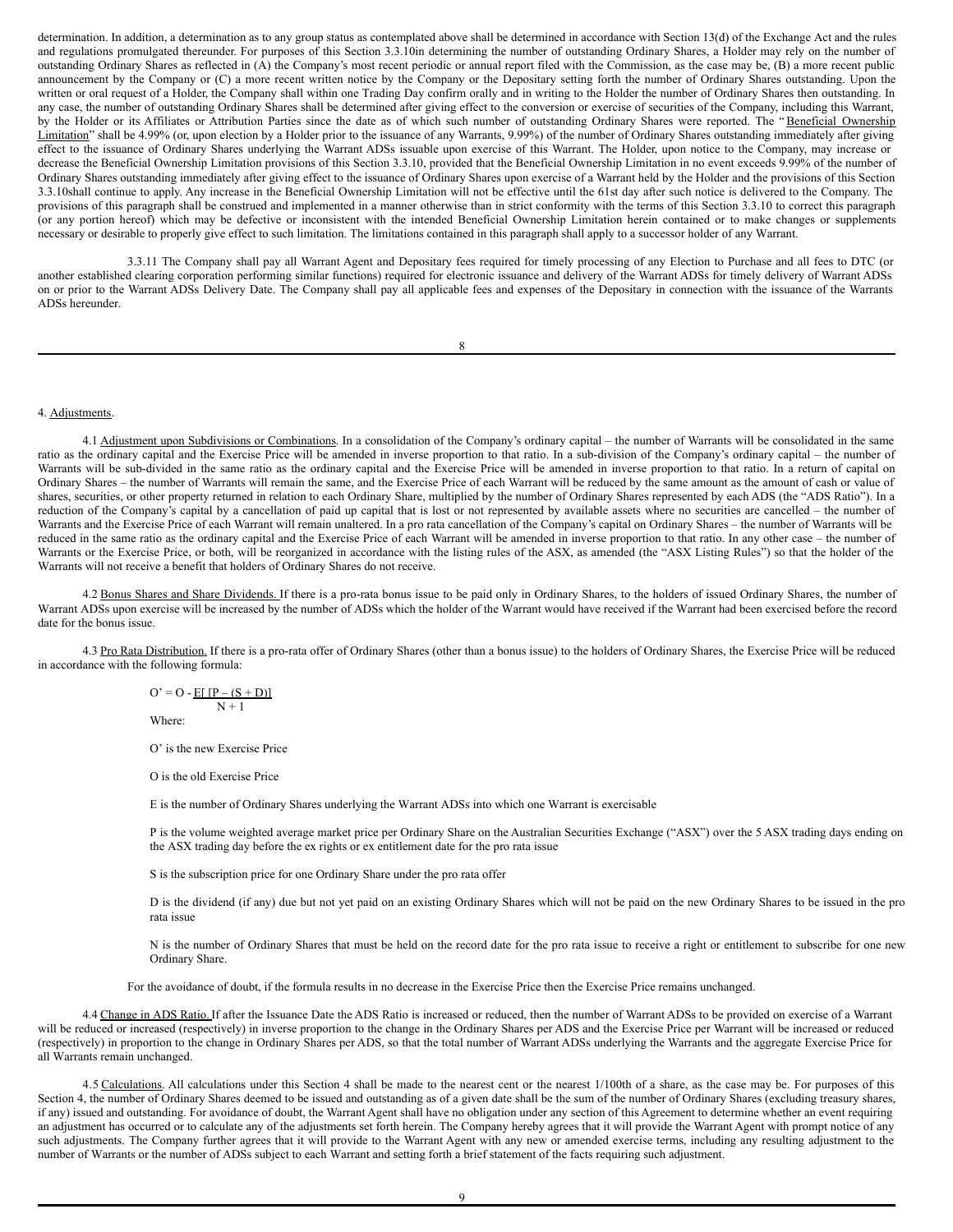#### 4.6 Notices to Holder.

4.6.1 Adjustment. Whenever the Exercise Price, the number of ADSs the subject of each Warrant, or the number of Warrants is adjusted pursuant to any provision of this Section 4, the Company shall promptly deliver to the Holder by facsimile or email a notice setting forth the Exercise Price after such adjustment and any resulting adjustment to the number of Warrants or the number of ADSs subject to each Warrant and setting forth a brief statement of the facts requiring such adjustment.

4.6.2 Notice to Allow Exercise by Holder. If (A) the Company shall declare a dividend (or any other distribution in whatever form) on the Ordinary Shares, (B) the Company shall declare a special nonrecurring cash dividend on or a redemption of the Ordinary Shares, (C) the Company shall authorize the granting to all holders of the ordinary Shares rights or warrants to subscribe for or purchase any shares of capital stock of any class or of any rights, (D) the approval of any stockholders of the Company shall be required in connection with any reclassification of the Ordinary Shares, any consolidation or merger to which the Company (or any of its Subsidiaries) is a party, any sale or transfer of all or substantially all of its assets, or any compulsory share exchange whereby the Ordinary Shares are converted into other securities, cash or property, or (E) the Company shall authorize the voluntary or involuntary dissolution, liquidation or winding up of the affairs of the Company, then, in each case, the Company shall cause to be delivered by facsimile or email to the Holder at its last facsimile number or email address as it shall appear upon the Warrant Register of the Company, at least 20 calendar days prior to the applicable record or effective date hereinafter specified, a notice stating (x) the date on which a record is to be taken for the purpose of such dividend, distribution, redemption, rights or warrants, or if a record is not to be taken, the date as of which the holders of the Ordinary Shares of record to be entitled to such dividend, distributions, redemption, rights or warrants are to be determined or (y) the date on which such reclassification, consolidation, merger, sale, transfer or share exchange is expected to become effective or close, and the date as of which it is expected that holders of the Ordinary Shares of record shall be entitled to exchange their Ordinary Shares for securities, cash or other property deliverable upon such reclassification, consolidation, merger, sale, transfer or share exchange; provided that the failure to deliver such notice or any defect therein or in the delivery thereof shall not affect the validity of the corporate action required to be specified in such notice. To the extent that any notice provided in this Warrant constitutes, or contains, material, non-public information regarding the Company or any of the Subsidiaries, the Company shall simultaneously file such notice with the Commission pursuant to a report on Form 6-K. The Holder shall remain entitled to exercise this Warrant during the period commencing on the date of such notice to the effective date of the event triggering such notice except as may otherwise be expressly set forth herein.

#### 5. Restrictive Legends; Fractional Warrants.

In the event that a Warrant Certificate surrendered for transfer bears a restrictive legend, the Warrant Agent shall not register that transfer until the Warrant Agent has received an opinion of counsel for the Company stating that such transfer may be made and indicating whether the Warrants must also bear a restrictive legend upon that transfer. The Warrant Agent shall not be required to effect any registration of transfer or exchange which will result in the transfer of or delivery of a Warrant Certificate for a fraction of a Warrant.

6. Expense Reimbursement. The Company shall reimburse the Holder, upon the Holder's request, for any reasonable fees charged to the Holder by the Depositary in connection with the issuance or holding or sale of ADSs, Warrant ADSs and/or Ordinary Shares.

# 7. Other Provisions Relating to Rights of Holders of Warrants.

7.1 No Rights as Stockholder. Except as otherwise specifically provided herein, a Holder, solely in its capacity as a holder of Warrants, shall not be entitled to vote or receive dividends or be deemed the holder of share capital of the Company for any purpose, nor shall anything contained in this Warrant Agreement be construed to confer upon a Holder, solely in its capacity as the registered holder of Warrants, any of the rights of a stockholder of the Company or any right to vote, give or withhold consent to any corporate action (whether any reorganization, issue of stock, reclassification of share capital, consolidation, merger, conveyance or otherwise), receive notice of meetings, receive dividends or subscription rights or rights to participate in new issues of shares, or otherwise, prior to the issuance to the Holder of the Warrant ADSs which it is then entitled to receive upon the due exercise of Warrants.

| I       |  |
|---------|--|
| ۰.      |  |
| ×<br>۰. |  |

7.2 Reservation of Ordinary Shares. The Company shall at all times reserve and keep available a number of its authorized but unissued Ordinary Shares that will be sufficient to permit the exercise in full of all outstanding Warrants issued pursuant to this Warrant Agreement.

#### 8. Concerning the Warrant Agent and Other Matters.

8.1 (a) Whether or not any Warrants are exercised, the Company agrees to pay to the Warrant Agent reasonable compensation for all services rendered by it hereunder in accordance with a fee schedule to be mutually agreed upon and, from time to time, on demand of the Warrant Agent, to reimburse the Warrant Agent for all of its reasonable expenses and counsel fees and other disbursements incurred in the preparation, delivery, negotiation, amendment, administration and execution of this Warrant Agreement and the exercise and performance of its duties hereunder.

(b) All amounts owed by the Company to the Warrant Agent under this Warrant Agreement are due within 30 days of the invoice date. Delinquent payments are subject to a late payment charge of one and one-half percent (1.5%) per month commencing 45 days from the invoice date. The Company agrees to reimburse the Warrant Agent for any attorney's fees and any other costs associated with collecting delinquent payments.

(c) No provision of this Warrant Agreement shall require Warrant Agent to expend or risk its own funds or otherwise incur any financial liability in the performance of any of its duties under this Warrant Agreement or in the exercise of its rights.

8.2 As agent for the Company hereunder the Warrant Agent:

(a) shall have no duties or obligations other than those specifically set forth in this Warrant Agreement or as may subsequently be agreed to in writing by the Warrant Agent and the Company;

(b) shall have no obligation to effect any delivery of Warrant ADSs other than to instruct the Depositary with respect to that delivery;

(c) shall be regarded as making no representations and having no responsibilities as to the validity, sufficiency, value, or genuineness of the Warrants or any Warrant Shares or Warrant ADSs;

(d) shall not be obligated to take any legal action under this Warrant Agreement; if, however, the Warrant Agent determines to take any legal action under this Warrant Agreement, and where the taking of such action might, in its judgment, subject or expose it to any expense or liability it shall not be required to act unless it has been furnished with an indemnity satisfactory to it;

(e) may rely on and shall be fully authorized and protected in acting or failing to act upon any certificate, instrument, opinion, notice, letter, telegram, telex, facsimile transmission or other document or security delivered to the Warrant Agent and believed by it to be genuine and to have been signed by the proper party or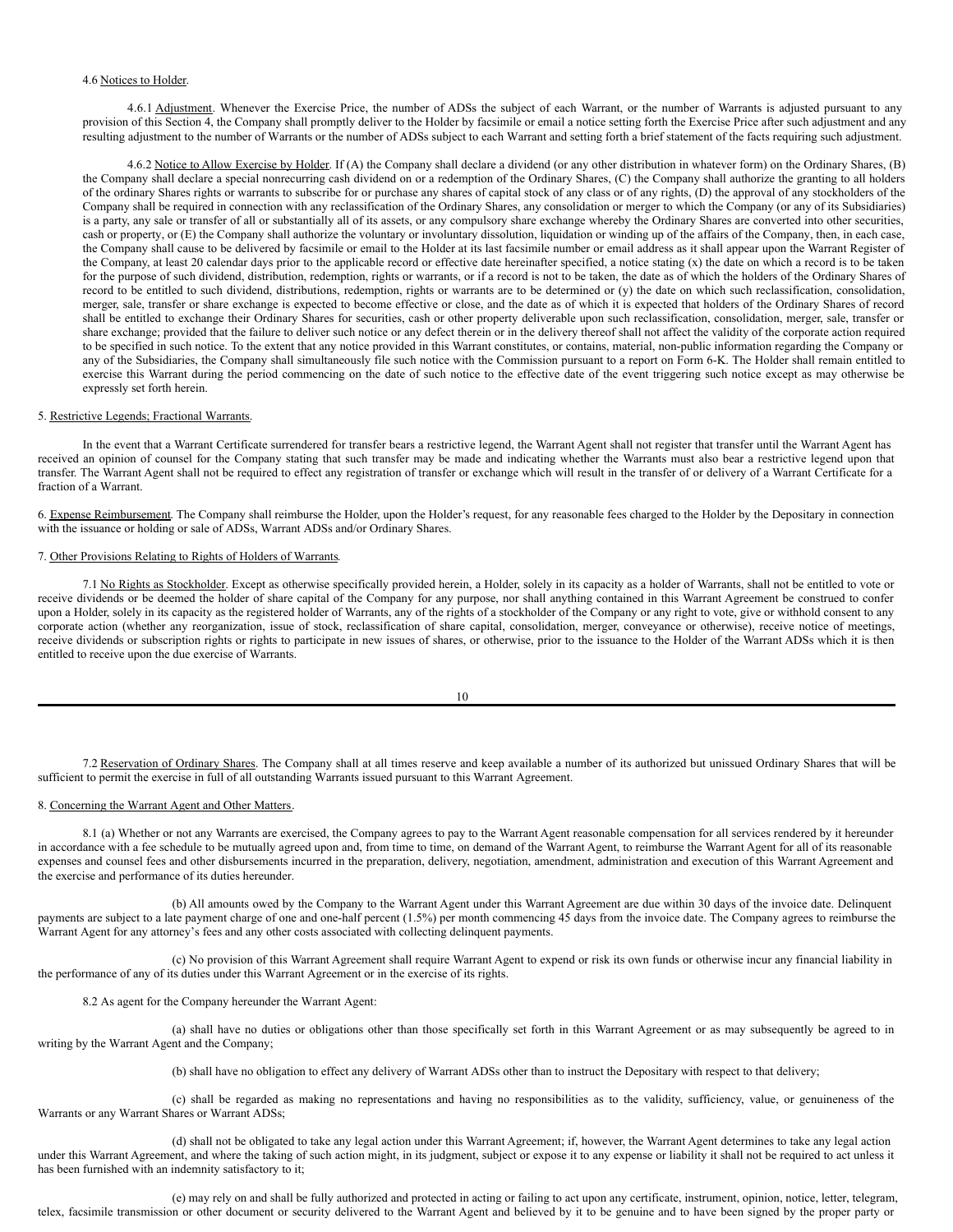<span id="page-8-0"></span>(f) shall not be liable or responsible for any recital or statement contained in the Registration Statement or any other documents relating thereto, this Warrant Agreement or any Warrant Certificate except as to its countersignature thereof, or be required to verify the same, but all such statements and recitals are and shall be deemed to have been made by the Company only;

(g) shall not have any liability for or be under any responsibility in respect of the validity of this Warrant Agreement or the execution and delivery hereof (except the due execution hereof by the Warrant Agent) or in respect of the legality or validity or execution of any Warrant Certificate (including in the case of book entry shares, by notation in book entry accounts reflecting ownership), except its countersignature thereof; nor shall it be responsible for any breach by the Company of any covenant or failure by the Company to satisfy any condition contained in this Warrant Agreement or in any Warrant Certificate; nor shall it be liable or responsible for modification by or order of any court, tribunal, or governmental authority in connection with the foregoing, any change in the exercisability of the Warrant ADSs or any adjustment required under this Warrant Agreement or responsible for the manner, method or amount of any such adjustment or the ascertaining of the existence of facts that would require any such adjustment;

(h) shall not be liable or responsible for any failure on the part of the Company to comply with any of its covenants and obligations relating to the Warrants, including without limitation obligations under this Warrant Agreement and applicable securities laws;

(i) may rely on and shall be fully authorized and protected in acting or failing to act upon the written, telephonic or oral instructions with respect to any matter relating to its duties as Warrant Agent covered by this Warrant Agreement (or supplementing or qualifying any such actions) of officers of the Company, and is hereby authorized and directed to accept instructions with respect to any matter arising in connection with the performance of its duties hereunder from the Company or counsel to the Company and/or the Warrant Agent. Warrant Agent and its agents and subcontractors shall not be liable and shall be indemnified by Company for any action taken or omitted by Warrant Agent in reliance upon any Company instructions or upon the advice or opinion of such counsel. In addition, the Warrant Agent may apply to the Company, for advice or instructions in connection with the Warrant Agent's duties hereunder, and the Warrant Agent shall not be liable for any delay in acting while waiting for those instructions; any applications by the Warrant Agent for written instructions from the Company may, at the option of the Warrant Agent, set forth in writing any action proposed to be taken or omitted by the Warrant Agent under this Warrant Agreement and the date on or after which such action shall be taken or such omission shall be effective; the Warrant Agent and its agents and subcontractors shall not be liable for any action taken by, or omission of, the Warrant Agent in accordance with a proposal included in such application on or after the date specified in such application (which date shall not be less than five Business Days after the date such application is sent to the Company, unless the Company shall have consented in writing to any earlier date) unless prior to taking any such action, the Warrant Agent shall have received written instructions in response to such application specifying the action to be taken or omitted. Warrant Agent shall not be held to have notice of any change of authority of any person, until receipt of written notice thereof from Company;

(j) may consult with counsel satisfactory to the Warrant Agent and the advice or opinion of such counsel shall be full and complete authorization and protection in respect of any action taken, suffered, or omitted by it hereunder in accordance with the advice or opinion of such counsel;

(k) may execute and exercise any of the rights or powers hereby vested in it or perform any duty hereunder either itself or by or through its attorneys or agents, and the Warrant Agent shall not be answerable or accountable for any act, omission, default, neglect or misconduct of any such attorneys or agents or for any loss to the Company, to Holders or any other person resulting from any such act, omission, default, neglect or misconduct, absent gross negligence or willful misconduct in the selection and continued employment thereof (which gross negligence or willful misconduct must be determined by a final, non-appealable judgment of a court of competent jurisdiction);

(l) is not authorized, and shall have no obligation, to pay any brokers, dealers, or soliciting fees to any person;

(m) shall not be required hereunder to comply with the laws or regulations of any country other than the United States of America or any political subdivision thereof; and Warrant Agent may, after consulting with the Company to the extent practical, consult with foreign counsel, the fees and expenses of which shall be at the Company's expense, to resolve any foreign law issues that may arise as a result of the Company or any other party being subject to the laws or regulations of any foreign jurisdiction;

(n) (and any stockholder, affiliate, member, director, officer, agent, representative or employee of the Warrant Agent) may buy, sell or deal in any of the Warrant ADSs or other securities of the Company or become pecuniarily interested in any transaction in which the Company may be interested, or contract with or lend money to the Company or otherwise act as fully and freely as though it were not the Warrant Agent under this Warrant Agreement. Nothing herein shall preclude the Warrant Agent or any such stockholder, affiliate, director, member, officer, agent, representative or employee from acting in any other capacity for the Company or for any other person; and

12

(o) shall not be required to take notice or be deemed to have notice of any event or condition hereunder, including any event or condition that may require action by the Warrant Agent, unless the Warrant Agent shall be specifically notified in writing of such event or condition by the Company, and all notices or other instruments required by this Warrant Agreement to be delivered to the Warrant Agent must, in order to be effective, be received by the Warrant Agent as specified in Section 8.10 hereof, and in the absence of such notice so delivered, the Warrant Agent may conclusively assume no such event or condition exists.

8.3 (a) In the absence of gross negligence or willful misconduct on its part (which gross negligence or willful misconduct must be determined by a final, nonappealable judgment of a court of competent jurisdiction), the Warrant Agent shall not be liable for any action taken, suffered, or omitted by it or for any error of judgment made by it in the performance of its duties under this Warrant Agreement. Anything in this Warrant Agreement to the contrary notwithstanding, in no event shall Warrant Agent be liable for special, indirect, incidental, consequential or punitive losses or damages of any kind whatsoever (including but not limited to lost profits), even if the Warrant Agent has been advised of or has foreseen the possibility of such losses or damages and regardless of the form of action. Any liability of the Warrant Agent will be limited in the aggregate to the amount of fees (but not reimbursed costs, charges or expenses) paid by the Company hereunder for the twelve (12) months preceding the event for which recovery from the Warrant Agent is being sought. The Warrant Agent shall not be liable for any failures, delays or losses, arising directly or indirectly out of conditions beyond its reasonable control including, but not limited to, acts of government, exchange or market ruling, suspension of trading, work stoppages or labor disputes, fires, civil disobedience, riots, rebellions, storms, shortage of supply, breakdowns or malfunctions, electrical or mechanical failure, computer hardware or software failure, communications facilities failures including telephone failure, war, terrorism, insurrection, earthquakes, floods, epidemics, pandemics, acts of God or similar occurrences.

(b) In the event any question or dispute arises with respect to the proper interpretation of the Warrants or the Warrant Agent's duties under this Warrant Agreement or the rights of the Company or of any Holder, the Warrant Agent shall not be required to act and shall not be held liable or responsible for its refusal to act until the question or dispute has been judicially settled (and, if appropriate, it may, but shall not be required to, file a suit in interpleader or for a declaratory judgment for such purpose) by final judgment rendered by a court of competent jurisdiction, binding on all persons interested in the matter which is no longer subject to review or appeal, or settled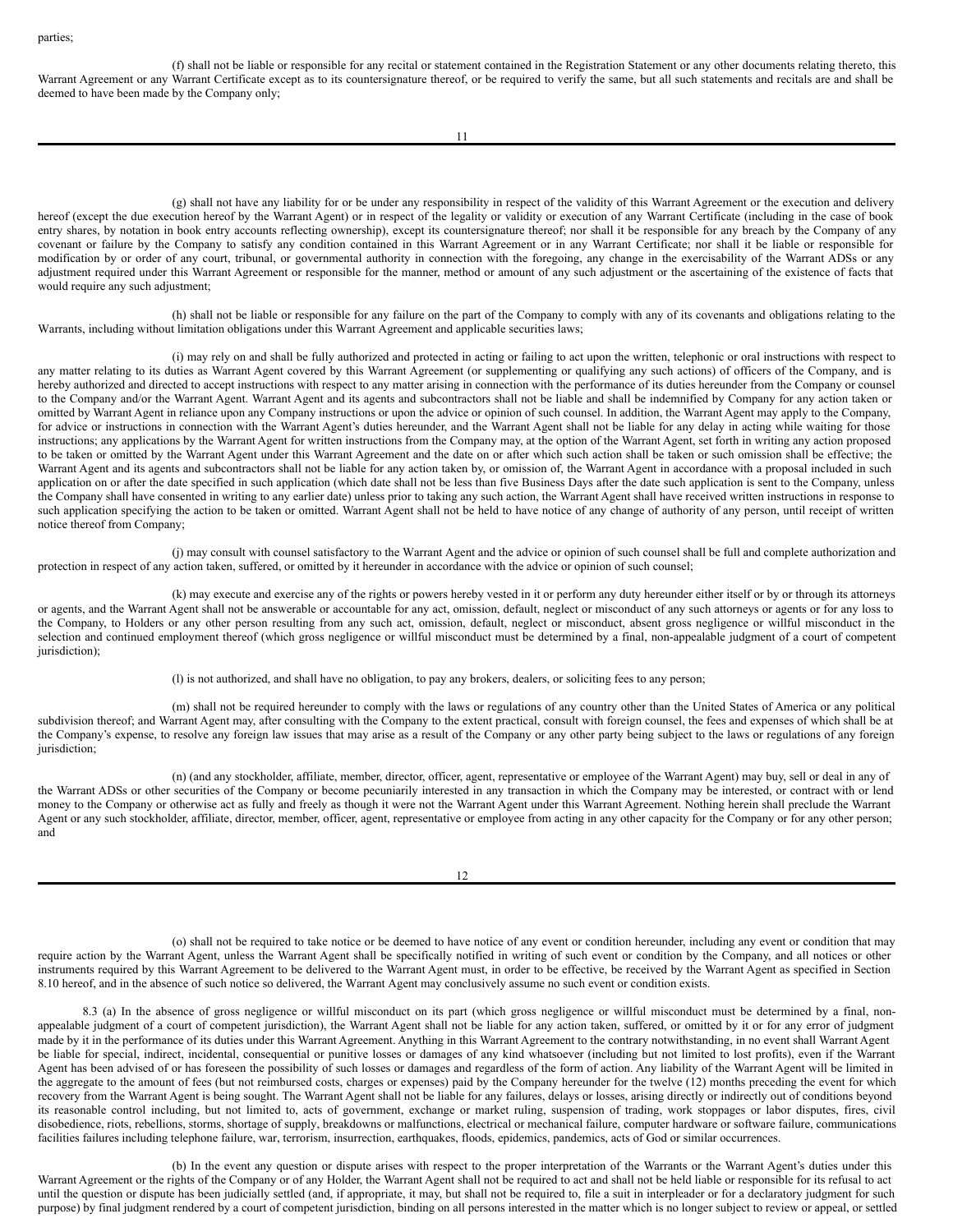by a written document in form and substance satisfactory to Warrant Agent and executed by the Company and each such Holder. In addition, the Warrant Agent may require for such purpose, but shall not be obligated to require, the execution of such written settlement by all the Holders and all other persons that may have an interest in the settlement.

(c) The Warrant Agent shall not have any duty or responsibility in the case of the receipt of any written demand from any Holder with respect to any action or default by the Company, including, without limiting the generality of the foregoing, any duty or responsibility to initiate or attempt to initiate any proceedings at law or otherwise or to make any demand upon the Company on behalf of any Holder.

8.4 The Company covenants to indemnify the Warrant Agent and hold it harmless from and against loss, liability, damage, judgment, fine, penalty, claim, demand, settlement, cost or expense (including, without limitation, the reasonable fees and expenses of legal counsel) that may be paid, incurred or suffered by it, or which it may become subject, without gross negligence or willful misconduct on the part of the Warrant Agent (which gross negligence or willful misconduct must be determined by a final, non-appealable judgment of a court of competent jurisdiction), for any action taken, suffered, or omitted to be taken by the Warrant Agent in connection with the execution, acceptance, administration, exercise and performance of its duties under this Warrant Agreement, including the costs and expenses of defending against any claim of liability arising therefrom, directly or indirectly, or enforcing its rights hereunder. The provisions under Sections 8.1, 8.2, 8.3 and this Section 8.4 shall survive the expiration of the Warrant ADSs and the termination of this Warrant Agreement and the resignation, replacement or removal of the Warrant Agent. The costs and expenses incurred in enforcing this right of indemnification shall be borne by the Company.

8.5 Unless terminated earlier by the parties hereto, this Warrant Agreement shall terminate ninety (90) days after the earlier of the Expiration Date and the date on which no Warrants remain outstanding (the "Termination Date"). On the Business Day following the Termination Date, the Agent shall deliver to the Company any entitlements, if any, held by the Warrant Agent under this Warrant Agreement. The Agent's right to be indemnified and held harmless and to be reimbursed for fees, charges and out-of-pocket expenses as provided in this Section 8 shall survive the termination of this Warrant Agreement.

13

8.6 If any provision of this Warrant Agreement shall be held illegal, invalid, or unenforceable by any court, this Warrant Agreement shall be construed and enforced as if such provision had not been contained herein and shall be deemed an agreement among the parties to it to the full extent permitted by applicable law; provided, however, that if such excluded provision shall adversely affect the rights, immunities, liabilities, duties or obligations of the Warrant Agent, the Warrant Agent shall be entitled to resign immediately upon written notice to the Company.

8.7 The Company represents and warrants that (a) it is duly incorporated and validly existing under the laws of its jurisdiction of incorporation, (b) the offer and sale of the Warrants and the execution, delivery and performance of all transactions contemplated thereby (including this Warrant Agreement) have been duly authorized by all necessary corporate action and will not result in a breach of or constitute a default under the articles of association, bylaws or any similar document of the Company or any indenture, agreement or instrument to which it is a party or is bound, (c) this Warrant Agreement has been duly executed and delivered by the Company and constitutes the legal, valid, binding and enforceable obligation of the Company, (d) the Warrants will comply in all material respects with all applicable requirements of law and (e) to the best of its knowledge, there is no litigation pending or threatened as of the date hereof in connection with the offering of the Warrants.

8.8 In the event of inconsistency between this Warrant Agreement and the descriptions in the Registration Statement, as they may from time to time be amended, the terms of this Warrant Agreement shall control.

8.9 Set forth in Annex C hereto is a list of the names and specimen signatures of the persons authorized to act for the Company under this Warrant Agreement and the Company shall, from time to time, certify to you the names and signatures of any other persons authorized to act for the Company under this Warrant Agreement (collectively, the "Authorized Representatives"). The Warrant Agent shall be fully authorized and protected in relying upon the advice or instructions received from any such Authorized Representatives.

8.10 Except as expressly set forth elsewhere in this Warrant Agreement, all notices, instructions and communications under this Warrant Agreement shall be in writing, by overnight delivery service, first-class mail, postage prepaid, properly addressed shall be effective when sent and shall be addressed, if to the Company, to its address set forth beneath its signature to this Warrant Agreement, or, if to the Warrant Agent, to:

> Computershare Inc. Computershare Trust Company, N.A. 150 Royall Street Canton, MA 02021 Attention: Client Services

or to such other address of which a party hereto has notified the other party; and, if to a Holder made if sent by first-class mail, postage prepaid, or overnight delivery service, addressed to such Holder at the last address of such Holder set forth for such holder in the Warrant Register.

8.11 (a) This Warrant Agreement shall be governed by and construed in accordance with the laws of the State of New York. All actions and proceedings relating to or arising from, directly or indirectly, this Warrant Agreement may be litigated in courts located within the Borough of Manhattan in the City and State of New York. The Company hereby submits to the personal jurisdiction of such courts and consents that any service of process may be made by certified or registered mail, return receipt requested, directed to the Company at its address last specified for notices hereunder. Each of the parties hereto hereby waives the right to a trial by jury in any action or proceeding arising out of or relating to this Warrant Agreement.

(b) This Warrant Agreement shall inure to the benefit of and be binding upon the successors and assigns of the parties hereto. This Warrant Agreement may not be assigned, or otherwise transferred, in whole or in part, by either party without the prior written consent of the other party, which the other party will not unreasonably withhold, condition or delay; except that (i) consent is not required for an assignment or delegation of duties by Warrant Agent to any affiliate of Warrant Agent and (ii) any reorganization, merger, consolidation, sale of assets or other form of business combination by Warrant Agent or the Company shall not be deemed to constitute an assignment of this Warrant Agreement.

(c) No provision of this Warrant Agreement may be amended, modified or waived, except in a written document signed by both parties. The Company and the Warrant Agent may amend or supplement this Warrant Agreement without the consent of any Holder for the purpose of curing any ambiguity, or curing, correcting or supplementing any defective provision contained herein or adding or changing any other provisions with respect to matters or questions arising under this Warrant Agreement as the parties may deem necessary or desirable and that the parties determine, in good faith, shall not adversely affect the interest of the Holders in any material respect. All other amendments and supplements shall require the vote or written consent of Holders of at least 50.1% of the then outstanding Warrants, provided, however, that no modification of the terms (including but not limited to the adjustments described in Section 4 herein) upon which the Warrants are exercisable (including by cashless exercise or the rights of the holders of Warrants to receive payments in cash from the Company, including, without limitation, pursuant to Section 3.3.9 of the Warrant, or no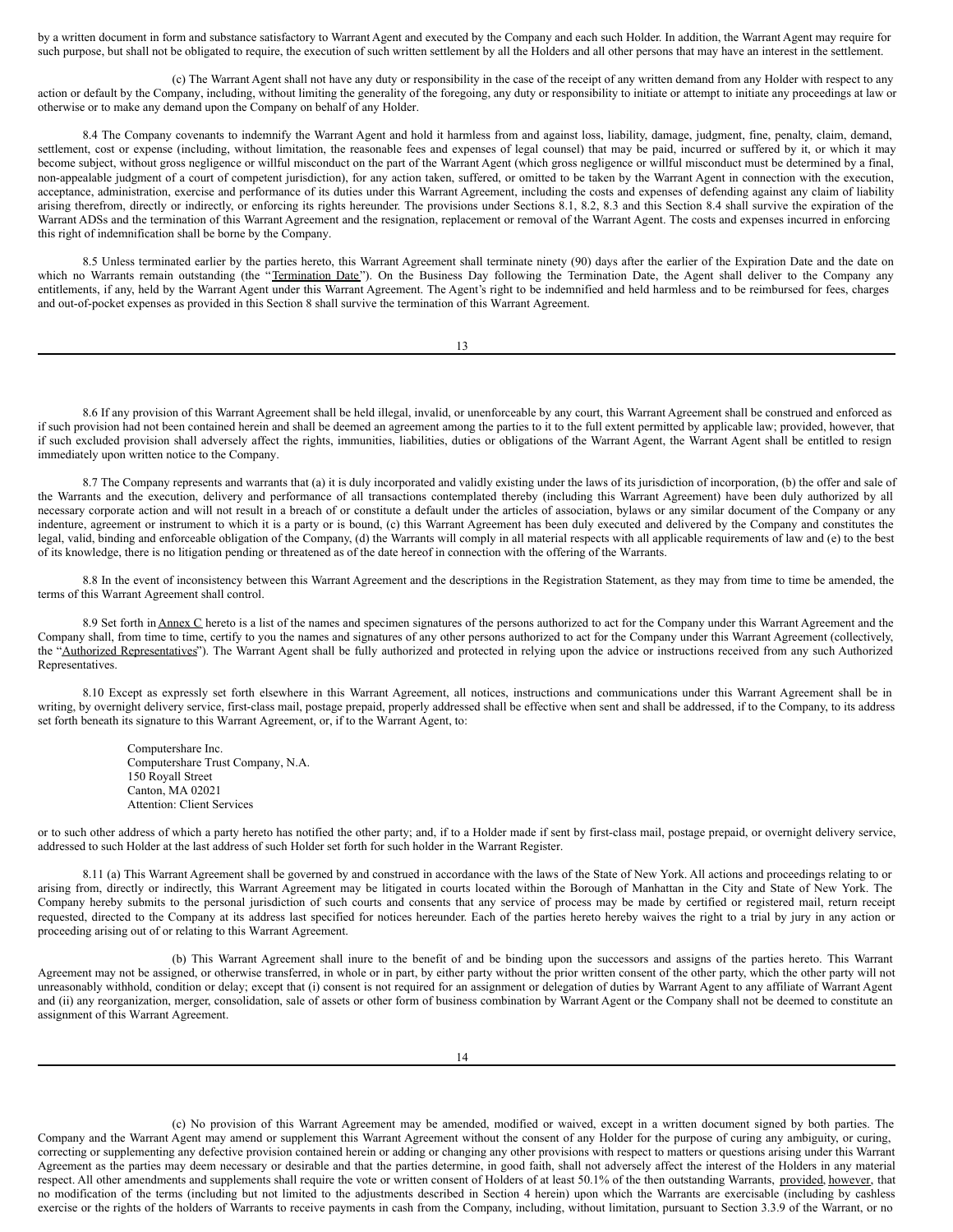reduction of the percentage required for consent to modification of this Warrant Agreement or no requirement for a holder of Warrants in book entry or electronic form held through DTC to deliver any ink-original Election to Purchase or any medallion guarantee (or other type of guarantee or notarization) of an Election to Purchase or no or to modification of the terms of the beneficial ownership limitation in Section 3.3.10 or reimbursement to the Holder pursuant to Section 6 may be made without the consent of the Holder of each outstanding Warrant affected thereby. As a condition precedent to the Warrant Agent executing any amendment or supplement, the Company shall deliver a certificate from an Authorized Representative which states that the proposed supplement or amendment is in compliance with the terms of this Section 8.11(c). Notwithstanding anything in this Warrant Agreement to the contrary, the Warrant Agent shall not be required to execute any supplement or amendment to this Warrant Agreement that it has determined would adversely affect its own rights, duties, obligations or immunities under this Warrant Agreement.

8.12 Payment of Taxes. The Company will from time to time promptly pay all taxes and charges that may be imposed upon the Company or the Warrant Agent in respect of the issuance or delivery of Warrant Shares or Warrant ADSs upon the exercise of Warrants, but the Company may require the Holders to pay any transfer taxes in respect of the Warrants or such shares. The Warrant Agent may refrain from registering any transfer of Warrants or any delivery of any Warrant ADSs unless or until the persons requesting the registration or issuance shall have paid to the Warrant Agent for the account of the Company the amount of such tax or charge, if any, or shall have established to the reasonable satisfaction of the Company and the Warrant Agent that such tax or charge, if any, has been paid.

#### 8.13 Resignation of Warrant Agent.

8.13.1 Appointment of Successor Warrant Agent. The Warrant Agent, or any successor to it hereafter appointed, may resign its duties and be discharged from all further duties and liabilities hereunder after giving thirty (30) days' notice in writing to the Company, or such shorter period of time agreed to by the Company. The Company may terminate the services of the Warrant Agent, or any successor Warrant Agent, after giving thirty (30) days' notice in writing to the Warrant Agent or successor Warrant Agent. In the event any transfer agency relationship in effect between the Company and the Warrant Agent terminates, the Warrant Agent will be deemed to have resigned automatically and be discharged from its duties under this Warrant Agreement as of the effective date of such termination, If the office of the Warrant Agent becomes vacant by resignation, termination or incapacity to act or otherwise, the Company shall appoint in writing a successor Warrant Agent in place of the Warrant Agent. If the Company shall fail to make such appointment within a period of thirty (30) days after it has been notified in writing of such resignation or incapacity by the Warrant Agent, then the Warrant Agent or any Holder may apply to any court of competent jurisdiction for the appointment of a successor Warrant Agent at the Company's cost. Pending appointment of a successor to such Warrant Agent, either by the Company or by such a court, the duties of the Warrant Agent shall be carried out by the Company. Any successor Warrant Agent (but not including the initial Warrant Agent), whether appointed by the Company or by such court, shall be a person organized and existing under the laws of any state of the United States of America, in good standing, and authorized under such laws to exercise corporate trust powers and subject to supervision or examination by federal or state authority. After appointment, any successor Warrant Agent shall be vested with all the authority, powers, rights, immunities, duties, and obligations of its predecessor Warrant Agent with like effect as if originally named as Warrant Agent hereunder, without any further act or deed, and except for executing and delivering documents as provided in the sentence that follows, the predecessor Warrant Agent shall have no further duties, obligations, responsibilities or liabilities hereunder, but shall be entitled to all rights that survive the termination of this Warrant Agreement and the resignation or removal of the Warrant Agent, including but not limited to its right to indemnity hereunder. If for any reason it becomes necessary or appropriate or at the request of the Company, the predecessor Warrant Agent shall execute and deliver, at the expense of the Company, an instrument transferring to such successor Warrant Agent all the authority, powers, and rights of such predecessor Warrant Agent hereunder, except the rights and immunities retained by the predecessor Warrant Agent under the terms hereof; and upon request of any successor Warrant Agent the Company shall make, execute, acknowledge, and deliver at the expense of the Company any and all instruments in writing for more fully and effectually vesting in and confirming to such successor Warrant Agent all such authority, powers, rights, immunities, duties, and obligations.

8.13.2 Notice of Successor Warrant Agent . In the event a successor Warrant Agent shall be appointed, the Company shall give notice thereof to the predecessor Warrant Agent and the transfer agent for the ADSs not later than the effective date of any such appointment.

8.13.3 Merger or Consolidation of Warrant Agent. Any person into which the Warrant Agent may be merged or converted or with which it may be consolidated or any person resulting from any merger, conversion or consolidation to which the Warrant Agent shall be a party or any person succeeding to the shareowner services business of the Warrant Agent or any successor Warrant Agent shall be the successor Warrant Agent under this Warrant Agreement, without any further act or deed. For purposes of this Warrant Agreement, "person" shall mean any individual, firm, corporation, partnership, limited liability company, joint venture, association, trust or other entity, and shall include any successor (by merger or otherwise) thereof or thereto.

#### 9. Miscellaneous Provisions.

9.1 Persons Having Rights under this Warrant Agreement. Nothing in this Warrant Agreement expressed and nothing that may be implied from any of the provisions hereof is intended, or shall be construed, to confer upon, or give to, any person or corporation other than the parties hereto and the Holders any right, remedy, or claim under or by reason of this Warrant Agreement or of any covenant, condition, stipulation, promise, or agreement hereof.

9.2 Examination of the Warrant Agreement. A copy of this Warrant Agreement shall be available at all reasonable times at the office of the Warrant Agent designated for such purpose for inspection by any Holder. Prior to such inspection, the Warrant Agent may require any such holder to provide reasonable evidence of its interest in the Warrants.

9.3 Counterparts. This Warrant Agreement may be executed in any number of original, facsimile or electronic counterparts and each of such counterparts shall for all purposes be deemed to be an original, and all such counterparts shall together constitute but one and the same instrument.

9.4 Effect of Headings. The Section headings herein are for convenience only and are not part of this Warrant Agreement and shall not affect the interpretation thereof.

9.5 Further Assurance. The Company agrees that it will perform, execute, acknowledge and deliver or cause to be performed, executed, acknowledged and delivered all such further and other acts, instruments and assurances as may reasonably be required or requested by the Warrant Agent for the carrying out or performing by the Warrant Agent of the provisions of this Warrant Agreement.

9.6 ASX and ASIC Requirements. On or before the Warrant ADS Delivery Date, the Company shall, subject to the *Corporations Act 2001* (Cth) ("Corporations Act") and the ASX Listing Rules: (i) issue and allot the Warrant Shares underlying the Warrants ADSs being exercised to the Depositary's custodian; (ii) issue an ASX Appendix 2A in respect of such Warrant Shares and do all things reasonably necessary to apply to ASX for official quotation (as that expression is used in the ASX Listing Rules) of those Warrant Shares; and (iii) either (a) issue a cleansing statement under section 708A(5)(e) of the Corporations Act within five Business Days of the date of issue of the Warrant Shares or (b) use best efforts on or before the issuance of the Warrant Shares, but in any event no later than twenty (20) Business Days after the date of issue, lodge a prospectus with Australian Securities and Investments Commission ("ASIC") which qualifies the Warrant Shares for resale under section 708A(11) of the Corporations Act.

<sup>15</sup>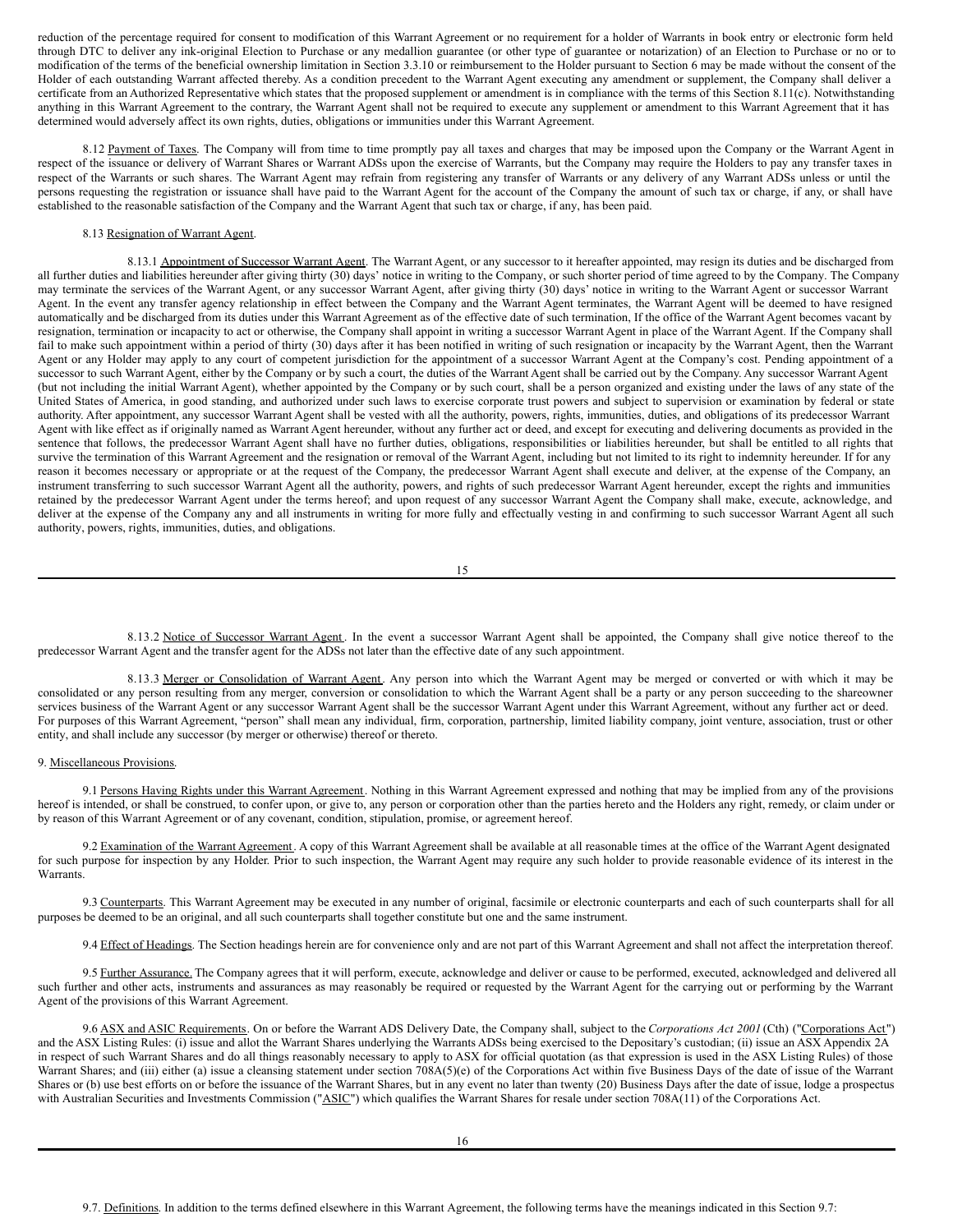9.7.1. "Affiliate" means any Person that, directly or indirectly through one or more intermediaries, controls or is controlled by or is under common control with a Person, as such terms are used in and construed under Rule 405 under the Securities Act.

9.7.2. "Business Day" means any day other than Saturday, Sunday or other day on which commercial banks in The City of New York are authorized or required by law to remain closed; provided, however, for clarification, commercial banks shall not be deemed to be authorized or required by law to remain closed due to "stay at home", "shelter-in-place", "non-essential employee" or any other similar orders or restrictions or the closure of any physical branch locations at the direction of any governmental authority so long as the electronic funds transfer systems (including for wire transfers) of commercial banks in The City of New York generally are open for use by customers on such day.

9.7.3. "Exchange Act" means the Securities Exchange Act of 1934, as amended, and the rules and regulations promulgated thereunder.

9.7.4. "Ordinary Share Equivalents" means any securities of the Company or the Subsidiaries which would entitle the holder thereof to acquire at any time Ordinary Shares, including, without limitation, any debt, preferred stock, right, option, warrant or other instrument that is at any time convertible into or exercisable or exchangeable for, or otherwise entitles the holder thereof to receive, Ordinary Shares.

9.7.5. "Person" means an individual or corporation, partnership, trust, incorporated or unincorporated association, joint venture, limited liability company, joint stock company, government (or an agency or subdivision thereof) or other entity of any kind.

9.7.6. "Subsidiary" means any subsidiary of the Company and shall, where applicable, also include any direct or indirect subsidiary of the Company formed or acquired after the date hereof.

9.8. Saturdays, Sundays, Holidays, etc. If the last or appointed day for the taking of any action or the expiration of any right required or granted herein shall not be a Business Day, then such action may be taken or such right may be exercised on the next succeeding Business Day.

9.9. Authorized Shares. The Company covenants that, during the period the Warrant is outstanding, it will have sufficient number of shares to provide for the issuance of the Warrant ADSs and the underlying Ordinary Shares upon the exercise of any purchase rights under the Warrant. The Company further covenants that its issuance of the Warrant shall constitute full authority to its officers who are charged with the duty of issuing the necessary Warrant ADSs upon the exercise of the purchase rights under the Warrant. The Company will take all such reasonable action as may be necessary to assure that such Warrant ADSs and the underlying Ordinary Shares may be issued as provided herein without violation of any applicable law or regulation, or of any requirements of the ASX or the Trading Market upon which the ADS or Ordinary Shares may be listed. The Company covenants that all Warrant ADSs and the underlying Ordinary Shares which may be issued upon the exercise of the purchase rights represented by the Warrant will, upon exercise of the purchase rights represented by the Warrant and payment for such Warrant ADSs in accordance herewith, be duly authorized, validly issued, fully paid and nonassessable and free from all taxes, liens and charges created by the Company in respect of the issue thereof (other than taxes in respect of any transfer occurring contemporaneously with such issue). Except and to the extent as waived or consented to by the Holder, the Company shall not by any action, including, without limitation, amending its certificate of incorporation or through any reorganization, transfer of assets, consolidation, merger, dissolution, issue or sale of securities or any other voluntary action, avoid or seek to avoid the observance or performance of any of the terms of the Warrant, but will at all times in good faith assist in the carrying out of all such terms and in the taking of all such actions as may be necessary or appropriate to protect the rights of Holder as set forth in the Warrant against impairment. Without limiting the generality of the foregoing, the Company will (i) take all such action as may be necessary or appropriate in order that the Company may validly and legally issue fully paid and nonassessable Warrant ADSs and the underlying Ordinary Shares upon the exercise of the Warrant and (ii) use commercially reasonable efforts to obtain all such authorizations, exemptions or consents from any public regulatory body having jurisdiction thereof, as may be, necessary to enable the Company to perform its obligations under the Warrant. Before taking any action which would result in an adjustment in the number of Warrant ADSs for which the Warrant is exercisable or in the Exercise Price, the Company shall obtain all such authorizations or exemptions thereof, or consents thereto, as may be necessary from any public regulatory body or bodies having jurisdiction thereof.

9.10 Confidentiality. The Warrant Agent and the Company agree that all books, records, information and data pertaining to the business of the other party, including *inter alia*, personal, non-public warrant holder information, which are exchanged or received pursuant to the negotiation or the carrying out of this Agreement including the fees for services set forth in the attached schedule shall remain confidential, and shall not be voluntarily disclosed to any other person, except as may be required by law, including, without limitation, pursuant to subpoenas from state or federal government authorities (e.g., in divorce and criminal actions).

9.11. Nonwaiver and Expenses. The Company and Warrant Agent acknowledge and agree that no course of dealing or any delay or failure to exercise any right hereunder on the part of Participant shall operate as a waiver of such right or otherwise prejudice the Participants' rights, powers or remedies. Without limiting any other provision of the Warrant and this Warrant Agreement, if the Company willfully and knowingly fails to comply with any provision of the Warrant or this Warrant Agreement, which results in any material damages to the Participant, the Company shall pay to the Participant such amounts as shall be sufficient to cover any costs and expenses including, but not limited to, reasonable attorneys' fees, including those of appellate proceedings, incurred by the Holder in collecting any amounts due pursuant hereto or in otherwise enforcing any of its rights, powers or remedies hereunder.

9.12. Limitation of Liability. The Company and Warrant Agent acknowledge and agree that no provision hereof, in the absence of any affirmative action by the Participant to exercise the Warrant to purchase Warrant ADSs, and no enumeration herein of the rights or privileges of the Participant, shall give rise to any liability of the Participant for the purchase price of any ADSs or as a shareholder of the Company, whether such liability is asserted by the Company or by creditors of the Company.

9.13. Remedies. The Company and Warrant Agent acknowledge and agree that the Participant, in addition to being entitled to exercise all rights granted by law, including recovery of damages, will be entitled to specific performance of its rights under the Warrant and this Warrant Agreement. The Company agrees that monetary damages would not be adequate compensation for any loss incurred by reason of a breach by it of the provisions of the Warrant and this Warrant Agreement and hereby agrees to waive and not to assert the defense in any action for specific performance that a remedy at law would be adequate.

9.14. Currency. Unless otherwise indicated, all dollar amounts referred to in this Warrant Agreement are in United States Dollars. All amounts owing under this Warrant Agreement shall be paid in US Dollars. All amounts denominated in other currencies shall be converted in the US Dollar equivalent amount in accordance with the Exchange Rate on the date of calculation. "Exchange Rate" means, in relation to any amount of currency to be converted into US Dollars pursuant to this Warrant Agreement, the US Dollar exchange rate as published in the Wall Street Journal (NY edition) on the relevant date of calculation.

9.15. Severability. Subject to Section 8.6, wherever possible, each provision of the Warrant Agreement shall be interpreted in such manner as to be effective and valid under applicable law, but if any provision of this Warrant Agreement shall be prohibited by or invalid under applicable law (including the ASX Listing Rules), such provision shall be ineffective to the extent of such prohibition or invalidity, without invalidating the remainder of such provisions or the remaining provisions of this Warrant Agreement.

[*Signature Page to Follow*]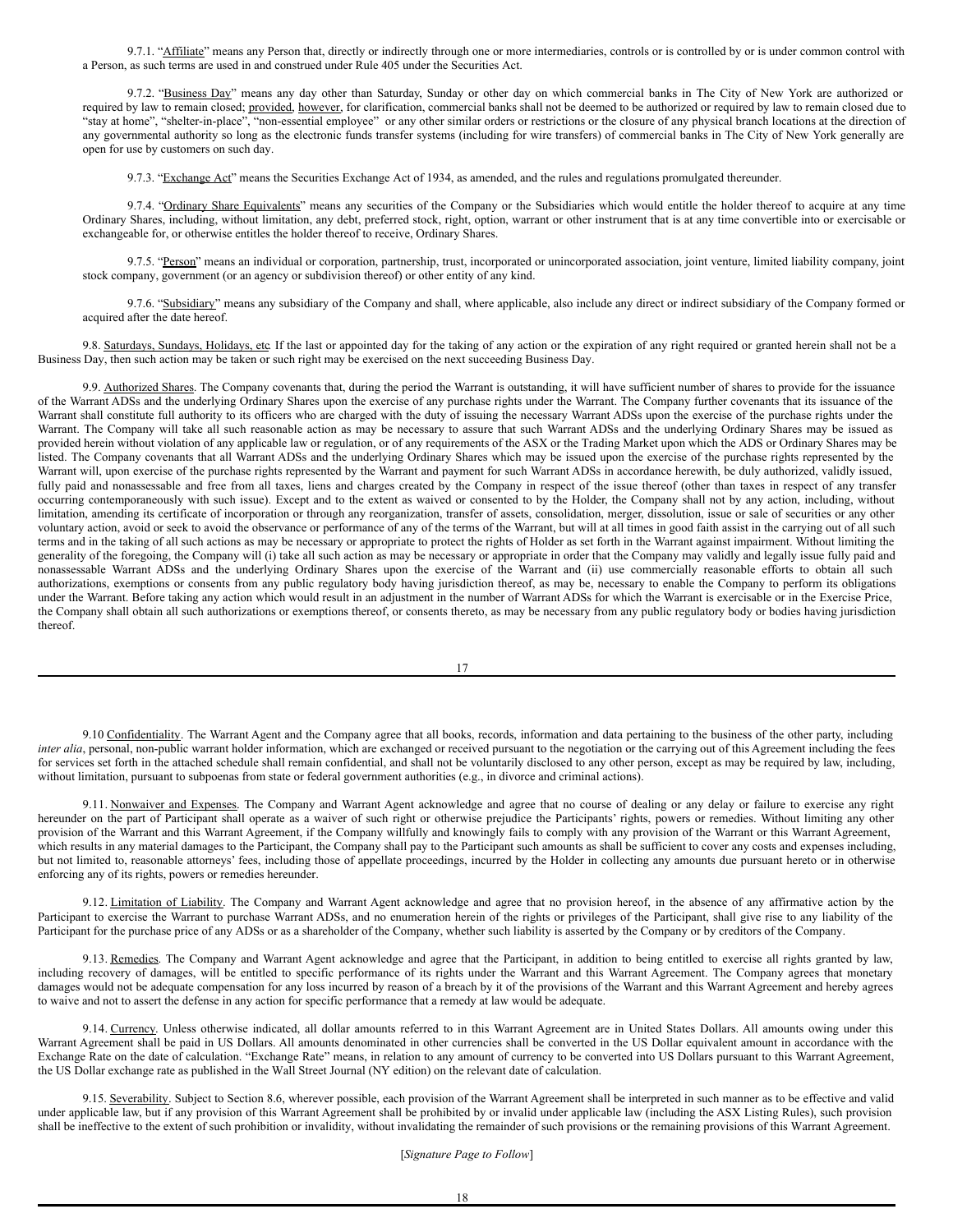IN WITNESS WHEREOF, this Warrant Agreement has been duly executed by the parties hereto as of the day and year first above written.

# ADVANCED HUMAN IMAGING LIMITED.

| By: |                     |
|-----|---------------------|
|     | Name: Vlado Bosanac |
|     |                     |

Title: Chief Executive Officer

Address for notices: 71-73 South Perth Esplanade, Unit 5 South Perth, WA 6151 Australia

Attention: Telephone: Facsimile: E-mail:

Computershare Inc., Computershare Trust Company, N.A., As Warrant Agent

By: Name:

Title:

Annex A Form of Warrant Certificates Annex B Election to Purchase Annex C Authorized Representatives Annex D Form of Warrant Certificate Request Notice

19

# ANNEX A

[Unless this certificate is presented by an authorized representative of The Depository Trust Company, a New York corporation ("DTC"), to issuer or its agent for registration of transfer, exchange, or payment, and any certificate issued is registered in the name of Cede & Co. or in such other name as is requested by an authorized representative of DTC (and any payment is made to Cede & Co. or to such other entity as is requested by an authorized representative of DTC), ANY TRANSFER, PLEDGE, OR OTHER USE HEREOF FOR VALUE OR OTHERWISE BY OR TO ANY PERSON IS WRONGFUL inasmuch as the registered **owner hereof, Cede & Co., has an interest herein.]**

## ADVANCED HUMAN IMAGING LIMITED WARRANT CERTIFICATE NOT EXERCISABLE AFTER NOVEMBER \_\_, 2024

This certifies that the person whose name and address appears below, or registered assigns, is the registered owner of the number of Warrants set forth below. Each Warrant entitles its registered holder to purchase from ADVANCED HUMAN IMAGING LIMITED, a company incorporated under the laws of the Commonwealth of Australia (the "Company") at any time prior to 5:00 P.M. (New York City time) on November \_\_, 2024, at the designated office of Computershare Inc. and Computershare Trust Company, N.A., as warrant agent (the "**Warrant Agent**") set forth below, one American Depositary Share (each, an "**ADS**"), each ADS representing seven (7) ordinary shares, no par value per share, of the Company (each, a "**Share**" and collectively, the "**Shares**"), at price of US\$\_\_\_\_ per whole ADS, subject to possible adjustments as provided in the Warrant Agreement (as defined below). The Company will pay the issuance fee for each ADS issued pursuant to the Warrants to the Depositary under the Deposit Agreement dated as of November \_\_, 2021 (the "**Deposit Agreement**") among the Company, The Bank of New York Mellon, as depositary, and all Owners and Holders (each as defined in the Deposit Agreement) from time to time of the ADSs issued thereunder.

This Warrant Certificate, with or without other Warrant Certificates, upon surrender at the designated office of the Warrant Agent, may be exchanged for another Warrant Certificate or Warrant Certificates evidencing the same number of Warrants as the Warrant Certificate or Warrant Certificates surrendered. A transfer of the Warrants evidenced hereby may be registered upon surrender of this Warrant Certificate at the designated office of the Warrant Agent by the registered holder in person or by a duly authorized attorney, properly endorsed or accompanied by proper instruments of transfer, a signature guarantee, and such other and further documentation as the Warrant Agent may reasonably request and duly stamped as may be required by the laws of the State of New York and of the United States of America.

The terms and conditions of the Warrants and the rights and obligations of the holder of this Warrant Certificate are set forth in the Warrant Agent Agreement dated as of November \_\_, 2021 (the "**Warrant Agreement**") between the Company and the Warrant Agent. A copy of the Warrant Agreement is available for inspection during business hours at the office of the Warrant Agent.

This Warrant Certificate shall not be valid or obligatory for any purpose until it shall have been countersigned by an authorized signatory of the Warrant Agent.

WITNESS the facsimile signature of a proper officer of the Company.

# ADVANCED HUMAN IMAGING LIMITED.

By: Name: Title: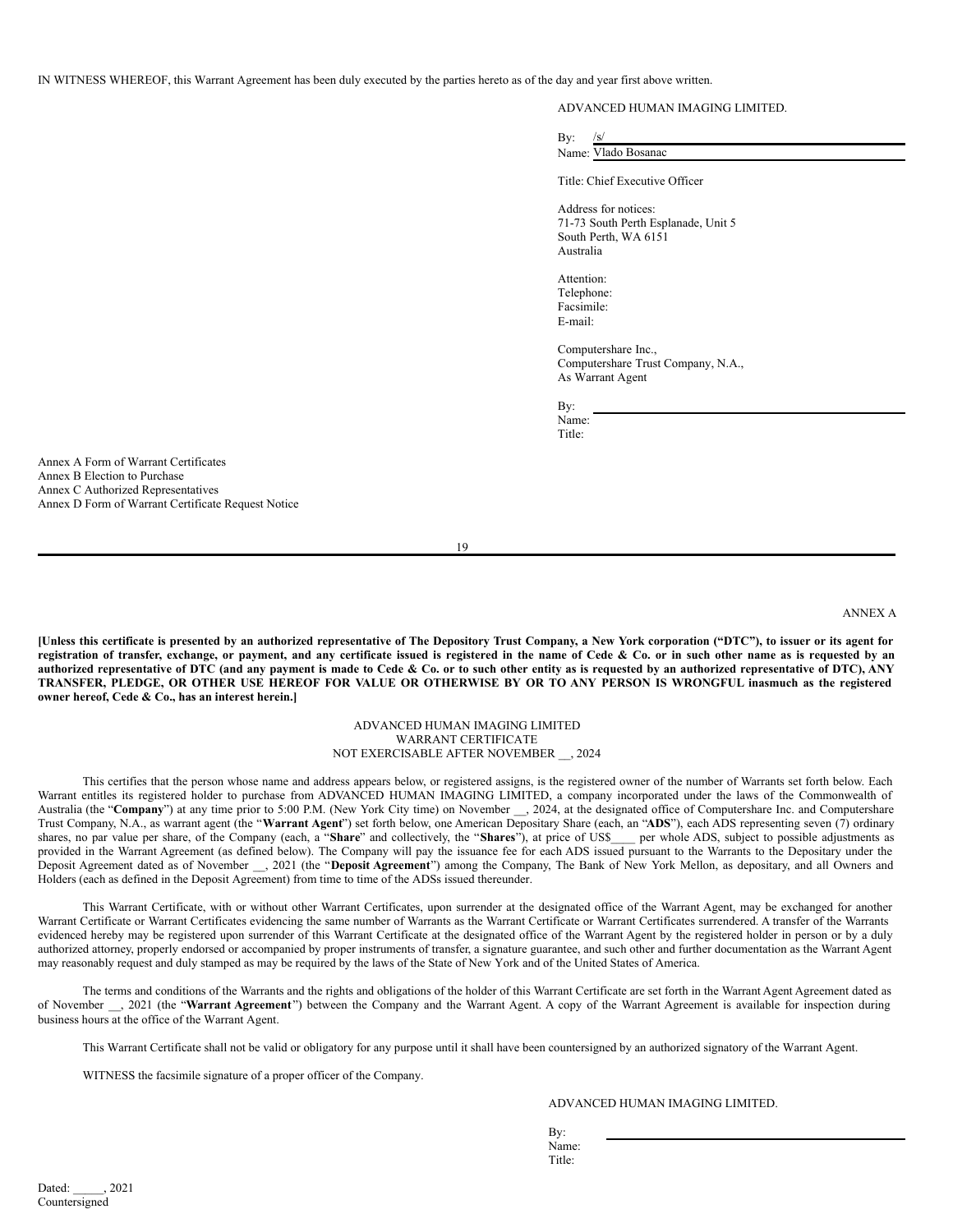# As Warrant Agent

 $\overline{\phantom{a}}$ 

| By:    |
|--------|
| Name:  |
| Title: |

|                            | PLEASE DETACH HERE                                                                |  |
|----------------------------|-----------------------------------------------------------------------------------|--|
|                            | Certificate No.:___________ Number of Warrants:__________________________________ |  |
|                            | WARRANT CUSIP NO.:                                                                |  |
|                            | ADVANCED HUMAN IMAGING LIMITED.                                                   |  |
| [Name & Address of Holder] | _, Warrant Agent                                                                  |  |
|                            | By mail:                                                                          |  |
|                            |                                                                                   |  |
|                            |                                                                                   |  |
|                            | By hand or overnight courier:                                                     |  |
|                            |                                                                                   |  |
|                            |                                                                                   |  |
|                            |                                                                                   |  |
|                            |                                                                                   |  |

ANNEX B

[Form of Election to Purchase]

(To Be Executed Upon Exercise Of Warrants not evidenced by a Global Certificate)

The undersigned hereby irrevocably elects to exercise the right, represented by Warrants evidenced by this Warrant Certificate, to receive ADSs and herewith tenders payment for such ADSs to the order of [\_\_\_\_\_\_\_\_\_\_\_\_\_], in the amount of US\$ in accordance with the terms hereof.

OR

[In cases where cashless exercise is permitted under the Warrant Agreement] — The undersigned hereby irrevocably elects to exercise the right, represented by Warrants evidenced by this Warrant Certificate, to receive ADSs (before giving effect to the cashless exercise provisions) and herewith agrees to make payment therefor pursuant to the cashless exercise provisions of the Warrant Agreement, all on the terms and the conditions specified in the Warrant Agreement.

The undersigned requests that a certificate for such ADSs be registered in the name of ,whose address is and that such certificate be delivered to whose address is

If the number of Warrants being exercised hereby is less than all the Warrants evidenced by this Warrant Certificate, the undersigned requests that a new Warrant Certificate representing the remaining unexercised Warrants be registered in the name of , whose address is and that such certificate be delivered to whose address is

Date:

(Signature of holder)

Place signature guarantee stamp here:

Signatures must be guaranteed by an "eligible guarantor institution" meeting the requirements of the Warrant Agent, which requirements include membership or participation in the Security Transfer Agent Medallion Program ("STAMP") or such other "signature guarantee program" as may be determined by the Warrant Agent in addition to, or in substitution for, STAMP, all in accordance with the Securities Exchange Act of 1934, as amended.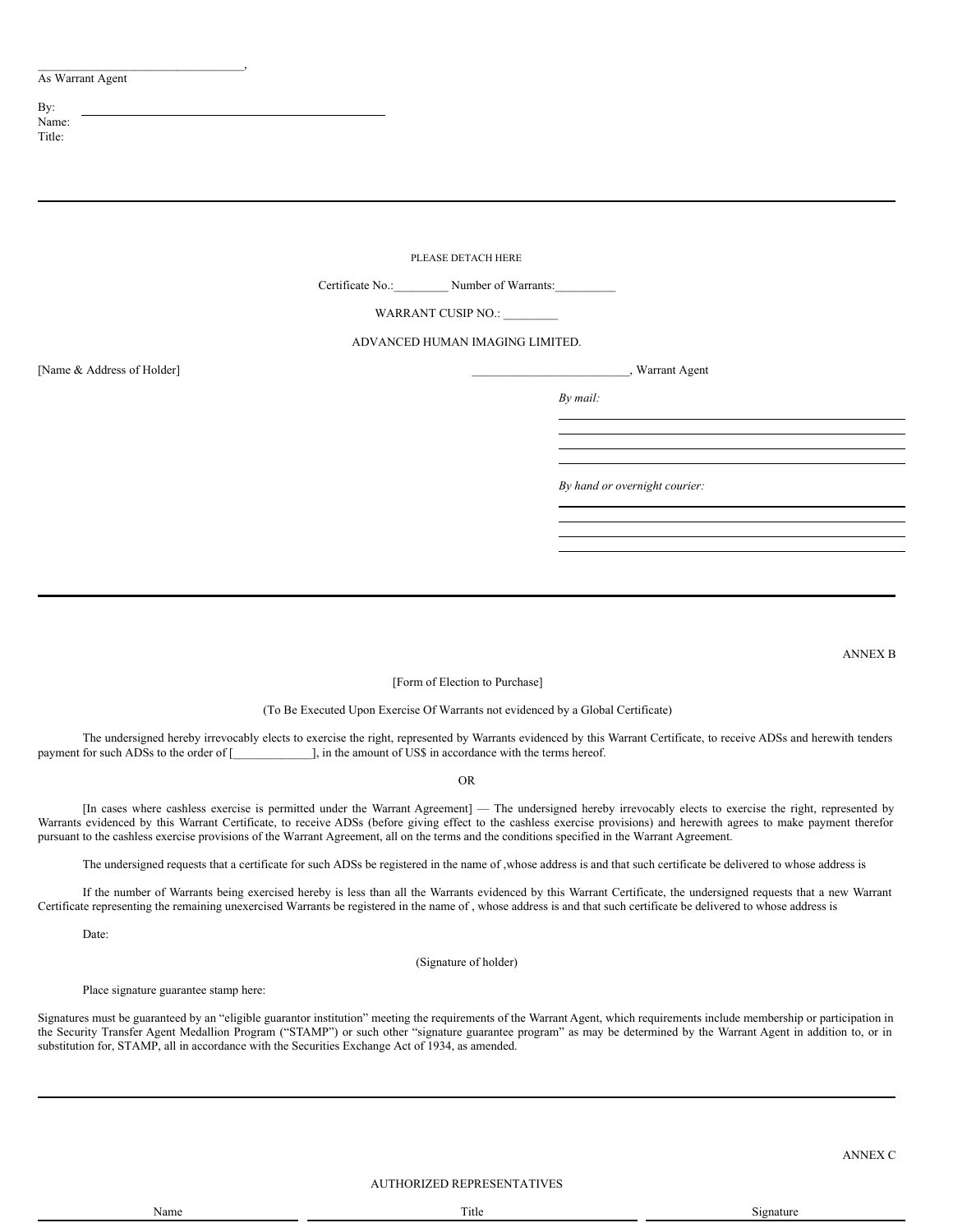WARRANT CERTIFICATE REQUEST NOTICE To: \_\_\_\_\_\_\_\_\_\_\_\_\_\_\_\_\_\_\_ as Warrant Agent for Advanced Human Imaging Limited. (the "Company") The undersigned Holder of Series \_\_\_\_\_ American Depositary Share Purchase Warrants ("Warrants") in the form of Global Warrants issued by the Company hereby elects to receive a Warrant Certificate evidencing the Warrants held by the Holder as specified below: 1. Name of Holder of Warrants in form of Global Warrants: 2. Name of Holder in Warrant Certificate (if different from name of Holder of Warrants in form of Global Warrants) 3. Number of Warrants in name of Holder in form of Global Warrants: 4. Number of Warrants for which Warrant Certificate shall be issued: 5. Number of Warrants in name of Holder in form of Global Warrants after issuance of Warrant Certificate, if any:

**Annex D: Form of Warrant Certificate Request Notice**

6. Warrant Certificate shall be delivered to the following address:

The undersigned hereby acknowledges and agrees that, in connection with this Warrant Exchange and the issuance of the Warrant Certificate, the Holder is deemed to have surrendered the number of Warrants in form of Global Warrants in the name of the Holder equal to the number of Warrants evidenced by the Warrant Certificate.

[SIGNATURE OF HOLDER]

Name of Investing Entity:

*Signature of Authorized Signatory of Investing Entity:*

Name of Authorized Signatory:

Title of Authorized Signatory:

Date:

ANNEX D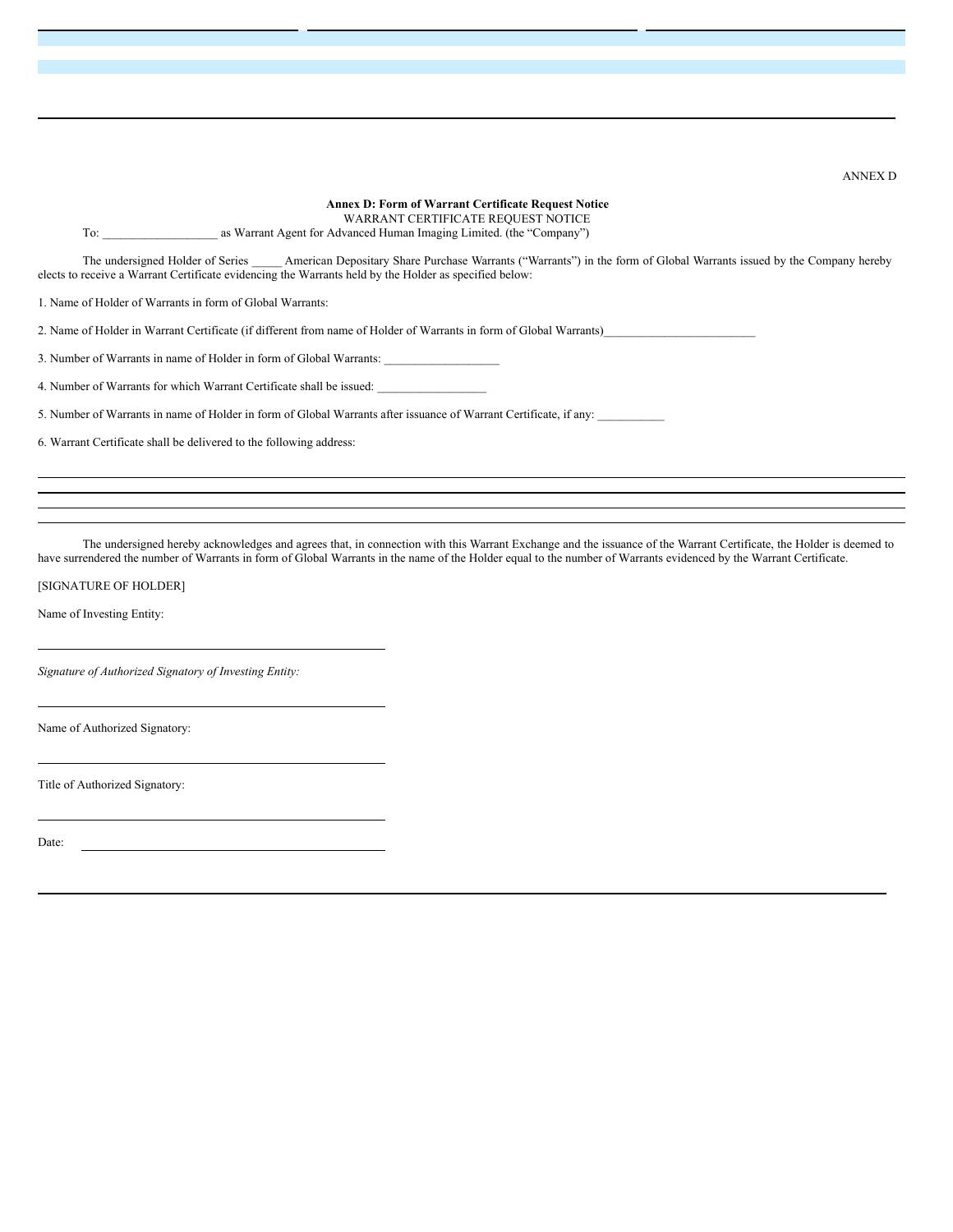

#### **Advanced Human Imaging Announces Pricing of US\$10.5 Million U.S. Initial Public Offering**

<span id="page-15-0"></span>PERTH, Australia, Nov. 18, 2021 /PRNewswire/ -- Advanced Human Imaging Limited (ASX:AHI) (NASDAQ:AHI) ("AHI" or the "Company") is pleased to announce the pricing of its U.S. initial public offering of 1,000,000 units at a price to the public of US\$10.50 per unit. Each unit issued in the offering consists of two American Depositary Shares ("ADSs") and one warrant to purchase one ADS. Each ADS offered represents 7 ordinary shares of AHI. The warrants will be exercisable immediately, expire three years from the date of issuance and will have an exercise price of US\$5.52 per ADS. The ADSs and warrants are immediately separable and will be issued separately. The ADSs are expected to begin trading on the Nasdaq Capital Market under the ticker symbol "AHI" on November 19, 2021 and the warrants will not be listed for trading. Gross proceeds from the offering, before deducting underwriting discounts and commissions and other estimated offering expenses, are expected to be US\$10.5 million.

In addition, AHI has granted the underwriters a 45-day option to purchase up to an additional 300,000 ADSs and/or up to an additional 150,000 warrants to purchase up to 150,000 ADSs at the public offering price, less underwriting discounts, and commissions.

The ADSs are expected to begin trading on the Nasdaq Capital Market on November 19, 2021, under the symbol "AHI". The offering is expected to close on November 23, 2021, subject to satisfaction of customary closing conditions.

We plan to use the net proceeds we receive from this offering primarily for research and product development of our current products and business development and marketing, with the remainder of the proceeds to be used for general corporate purposes, including, without limitation, investing in or acquiring companies that are synergistic with or complimentary to our technologies and working capital.

Maxim Group LLC is acting as sole book-running manager for the Offering.

The offering is being conducted pursuant to the Company's registration statement on Form F-1 (File No. 333-259090), as amended, previously filed with, and subsequently declared effective by, the Securities and Exchange Commission ("SEC") on November 18, 2021. A final prospectus relating to the offering will be filed with the SEC and will be available on the SEC's website at http://www.sec.gov. Electronic copies of the final prospectus relating to this offering, when available, may be obtained from Maxim Group LLC, 300 Park Avenue, 16th Floor, New York, NY 10022, at (212) 895-3745.

This press release shall not constitute an offer to sell or the solicitation of an offer to buy these securities, nor shall there be any sale of these securities in any state or jurisdiction in which such offer, solicitation, or sale would be unlawful prior to registration or qualification under the securities laws of any such state or jurisdiction.

#### **About Advanced Human Imaging:**

AHI has developed and patented a proprietary dimensioning technology that enables its users to check, track, and assess their dimensions in conjunction with known health risk indicators using only a smartphone both privately and accurately.

Our goal is to assist our partners by empowering their consumers with this capability. This in return gives our partners the ability to assess, assist, and communicate outcomes with their consumers when navigating day to day life. Whether this is a personal journey to better health, understanding the risk associated with their physical condition, tracking the changes they are experiencing through training, dieting, or under medical regimes, or simply wanting to be correctly sized for a garment when shopping online. The AHI technology delivers this seamlessly, privately, and cost-effectively in under one minute.



AHI has developed this capability by leveraging the power of Computer Vision, Machine Learning, and patented algorithms, to process the images and assessments on secure, enterprise-level infrastructure, delivering an end-to-end experience that is unrivalled in the industry. AHI simplifies the collection of measurements and removes the human error present in traditional methods.

## **Forward Looking Statements**

This press release contains certain forward-looking statements, including those relating to the regarding the use of proceeds, the anticipated timing of completion of the offering and other statements that are predictive in nature. Forward-looking statements are based on the Company's current expectations and assumptions. The Private Securities Litigation Reform Act of 1995 provides a safe-harbor for forward-looking statements. These statements may be identified by the use of forward-looking expressions, including, but not limited to, 'expect,' 'anticipate,' 'intend,' 'plan,' 'believe,' 'estimate,' 'potential,' 'predict,' 'project,' 'should,' 'would' and similar expressions and the negatives of those terms. Prospective investors are cautioned not to place undue reliance on such forward-looking statements, which speak only as of the date of this presentation. The Company undertakes no obligation to publicly update any forward-looking statement, whether as a result of new information, future events or otherwise. Important factors that could cause actual results to differ materially from those in the forward-looking statements are set forth in the Company's filings with the Securities and Exchange Commission, including its registration statement on Form F-1, as amended from time to time, under the caption 'Risk Factors.'

## **Company Contacts:**

**For more information please visit: www.advancedhumanimaging.com/**

For more information contact:

**Vlado Bosanac**, **For media inquiries**: Chief Executive Officer Nic Johnson Advanced Human Imaging Limited<br>
E: admin@advancedhumanimaging.com **Russo E: admin@advancedhumanimaging.com E**:  $\text{admin@advancedhumanimaging.com}$ 

**+1 (212) 845-4242**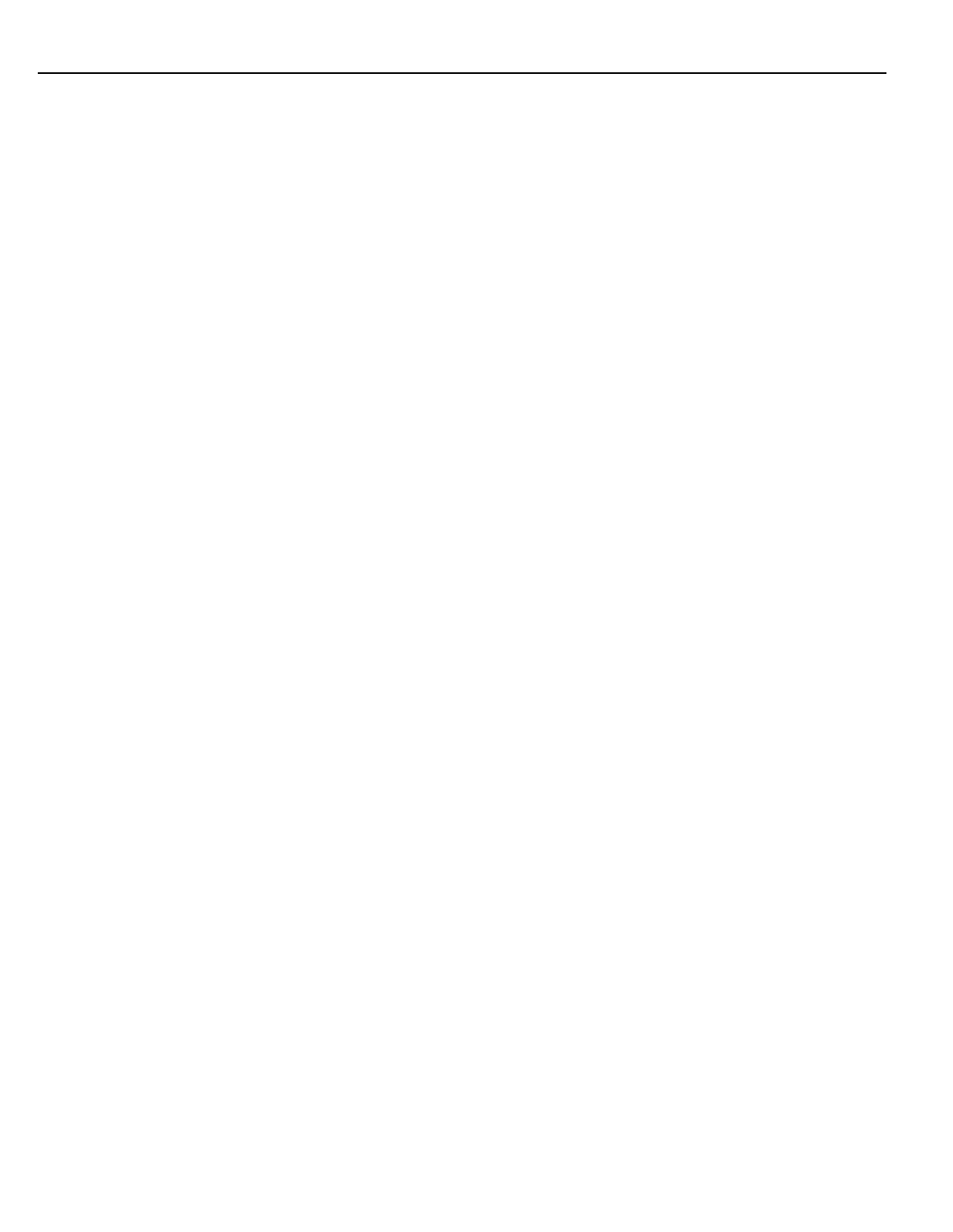

# **Advanced Human Imaging Announces Closing of US\$10.5 Million U.S. Initial Public Offering**

<span id="page-17-0"></span>PERTH, Australia, November 23, 2021--(PRNewswire)--Advanced Human Imaging Limited (ASX:AHI) (NASDAQ:AHI) ("AHI" or the "Company") is pleased to announce the closing of its previously announced U.S. initial public offering of 1,000,000 units at a price to the public of US\$10.50 per unit. Each unit issued in the offering consisted of two American Depositary Shares ("ADSs") and one warrant to purchase one ADS. Each ADS offered represented 7 ordinary shares of AHI. The warrants were exercisable immediately, expire three years from the date of issuance and have an exercise price of US\$5.52 per ADS.

The ADSs and warrants were immediately separable and were issued separately (representing a price of \$5.24 per ADS and \$0.02 per Warrant).

In addition, AHI granted to Maxim Group LLC a 45-day option to purchase up to an additional 300,000 ADSs and/or up to an additional 150,000 warrants to purchase up to 150,000 ADSs, at the public offering price less underwriting discounts, of which Maxim Group LLC has partially exercised its option to purchase such 150,000 warrants to purchase up to 150,000 ADSs. Gross proceeds from the offering, before deducting underwriting discounts and commissions and other estimated offering expenses, were US\$10.5 million, inclusive of the over-allotment.

The ADSs began trading separately on the Nasdaq Capital Market on November 19, 2021, under the symbol "AHI". The warrants were not listed for trading.

We plan to use the net proceeds we received from this offering primarily for research and product development of our current products and business development and marketing, with the remainder of the proceeds to be used for general corporate purposes, including, without limitation, investing in or acquiring companies that are synergistic with or complimentary to our technologies and working capital.

Maxim Group LLC acted as sole book-running manager for the Offering.

The offering was conducted pursuant to the Company's registration statement on Form F-1 (File No. 333-259090), as amended, previously filed with, and subsequently declared effective by, the Securities and Exchange Commission ("SEC") on November 18, 2021. A final prospectus relating to the offering was filed with the SEC and is available on the SEC's website at http://www.sec.gov. Electronic copies of the final prospectus relating to this offering may be obtained from Maxim Group LLC, 300 Park Avenue, 16th Floor, New York, NY 10022, at (212) 895-3745.

This press release shall not constitute an offer to sell or the solicitation of an offer to buy these securities, nor shall there be any sale of these securities in any state or jurisdiction in which such offer, solicitation, or sale would be unlawful prior to registration or qualification under the securities laws of any such state or jurisdiction.

# **About Advanced Human Imaging:**

AHI has developed and patented a proprietary dimensioning technology that enables its users to check, track, and assess their dimensions in conjunction with known health risk indicators using only a smartphone both privately and accurately.

Our goal is to assist our partners by empowering their consumers with this capability. This in return gives our partners the ability to assess, assist, and communicate outcomes with their consumers when navigating day to day life. Whether this is a personal journey to better health, understanding the risk associated with their physical condition, tracking the changes they are experiencing through training, dieting, or under medical regimes, or simply wanting to be correctly sized for a garment when shopping online. The AHI technology delivers this seamlessly, privately, and cost-effectively in under one minute.



AHI has developed this capability by leveraging the power of Computer Vision, Machine Learning, and patented algorithms, to process the images and assessments on secure, enterprise-level infrastructure, delivering an end-to-end experience that is unrivalled in the industry. AHI simplifies the collection of measurements and removes the human error present in traditional methods.

### **Forward Looking Statements**

This press release contains certain forward-looking statements, including those relating to the regarding the use of proceeds and other statements that are predictive in nature. Forward-looking statements are based on the Company's current expectations and assumptions. The Private Securities Litigation Reform Act of 1995 provides a safe-harbor for forward-looking statements. These statements may be identified by the use of forward-looking expressions, including, but not limited to, 'expect,' 'anticipate,' 'intend,' 'plan,' 'believe,' 'estimate,' 'potential,' 'predict,' 'project,' 'should,' 'would' and similar expressions and the negatives of those terms. Prospective investors are cautioned not to place undue reliance on such forward-looking statements, which speak only as of the date of this presentation. The Company undertakes no obligation to publicly update any forwardlooking statement, whether as a result of new information, future events or otherwise. Important factors that could cause actual results to differ materially from those in the forward-looking statements are set forth in the Company's filings with the Securities and Exchange Commission, including its registration statement on Form F-1, as amended from time to time, under the caption 'Risk Factors.'

#### **Company Contacts:**

**For more information please visit: www.advancedhumanimaging.com/**

For more information contact: